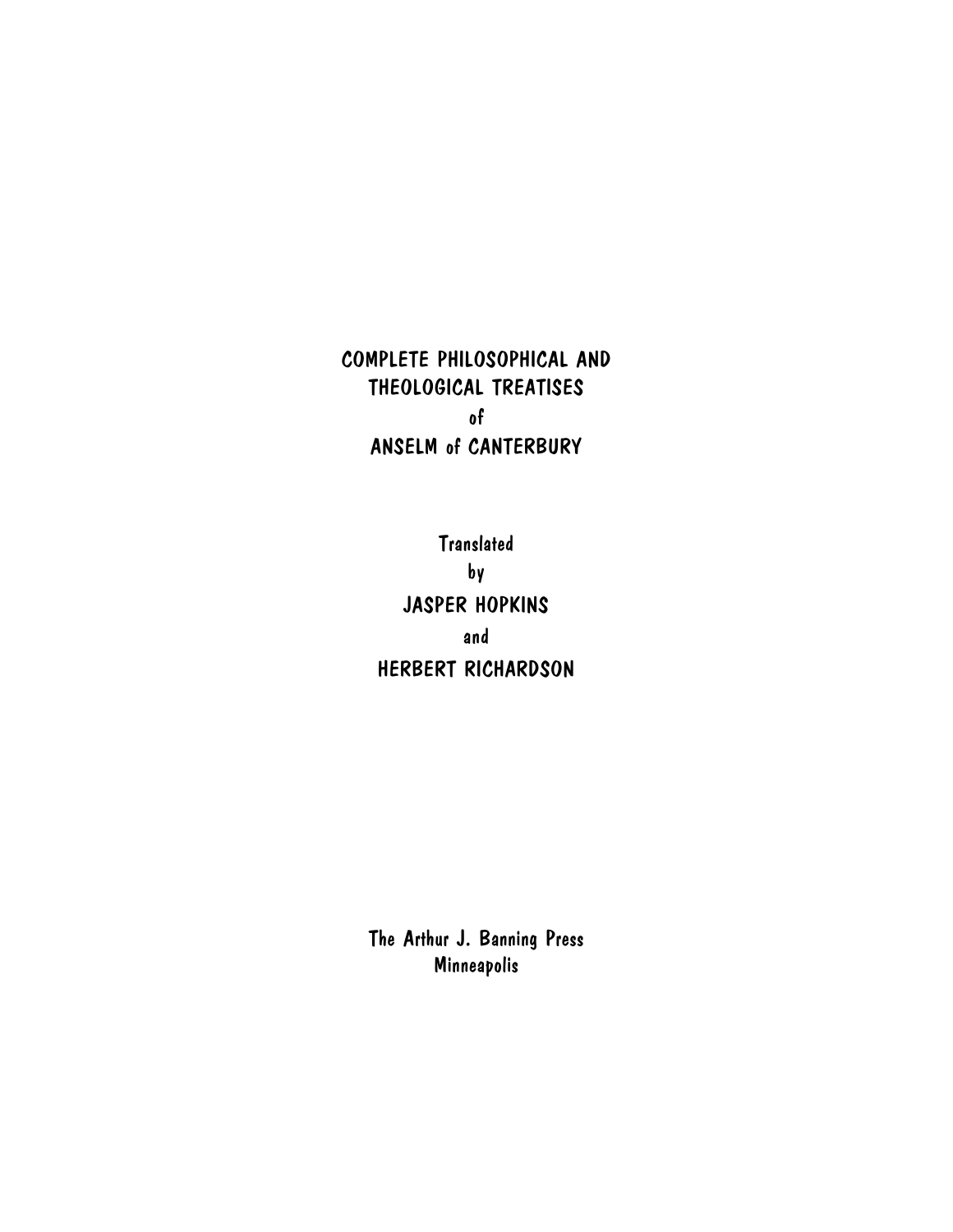In the notes to the translations the numbering of the Psalms accords with the Douay version and, in parentheses, with the King James (Authorized) version. A reference such as "S II, 264:18" indicates "F. S. Schmitt's edition of the Latin texts, Vol. II, p. 264, line 18." This online translation of the *Proslogion* is taken from *A New, Interpretive Translation of St. Anselm's Monologion and Proslogion* (Minneapolis: Banning Press, 1986). The Latin text, collated by Hopkins and published in the foregoing work, is not here reprinted.

Library of Congress Control Number: 00-133229

ISBN 0-938060-37-6

Printed in the United States of America

Copyright © 2000 by The Arthur J. Banning Press, Minneapolis, Minnesota 55402. All rights reserved.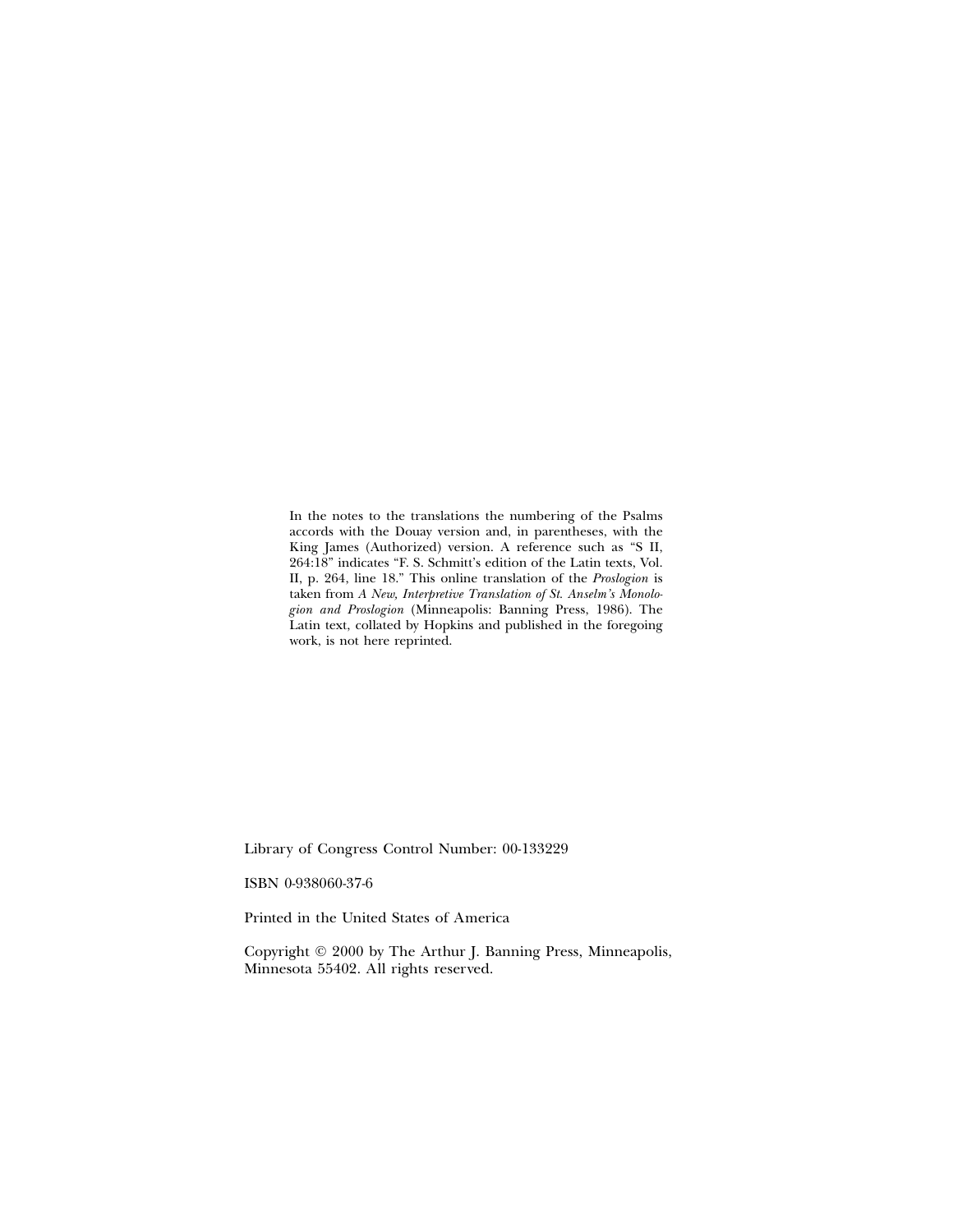# **PROSLOGION**

# PREFACE<sup>1</sup>

Upon the insistent adjurations of certain brothers I wrote a work as an example of meditating about the rational basis of faith—in the role of someone who by arguing silently with himself investigates what he does not yet know. Afterwards, considering this [work] to be composed of a chain of many arguments, I began to ask myself whether perhaps a single consideration could be found which would require nothing other than itself for proving itself and which would suffice by itself to demonstrate (1) that God truly [i.e., really] exists and (2) that He is the Supreme Good (needing no one else, yet needed by all [else] in order to exist and to fare well) and whatever [else] we believe about the Divine Substance. I often and eagerly directed my thinking to this [goal]. At times what I was in quest of seemed to me to be apprehensible; at times it completely eluded the acute gaze of my mind. At last, despairing, I wanted to desist, as though from pursuit of a thing which was not possible to be found. But just when I wanted completely to exclude from myself this thinking—lest by occupying my mind in vain, it would keep [me] from other [projects] in which I could make headway—just then it began more and more to force itself insistently upon me, unwilling and resisting [as I was]. Then one day when I was tired as a result of vigorously resisting its entreaties, what I had despaired of [finding] appeared in my strifetorn mind in such way that I eagerly embraced the [line-of-]thinking which I, as one who was anxious, had been warding off. Supposing, then, that if what I rejoiced to have discovered were written down it would please its readers, I wrote the following work on this [subject], and on various others, in the role of someone endeavoring to elevate his mind toward contemplating God and in the role of someone seeking to understand what he believes. And I deemed neither this present [writing] nor the one mentioned above to be worthy to be called a treatise or to be something to which the name of the author should be prefixed; and, nevertheless, I thought that they should not be circulated without titles, by

<sup>&</sup>lt;sup>1</sup>The *Proslogion* was composed at the Monastery of Bec around 1077-1078.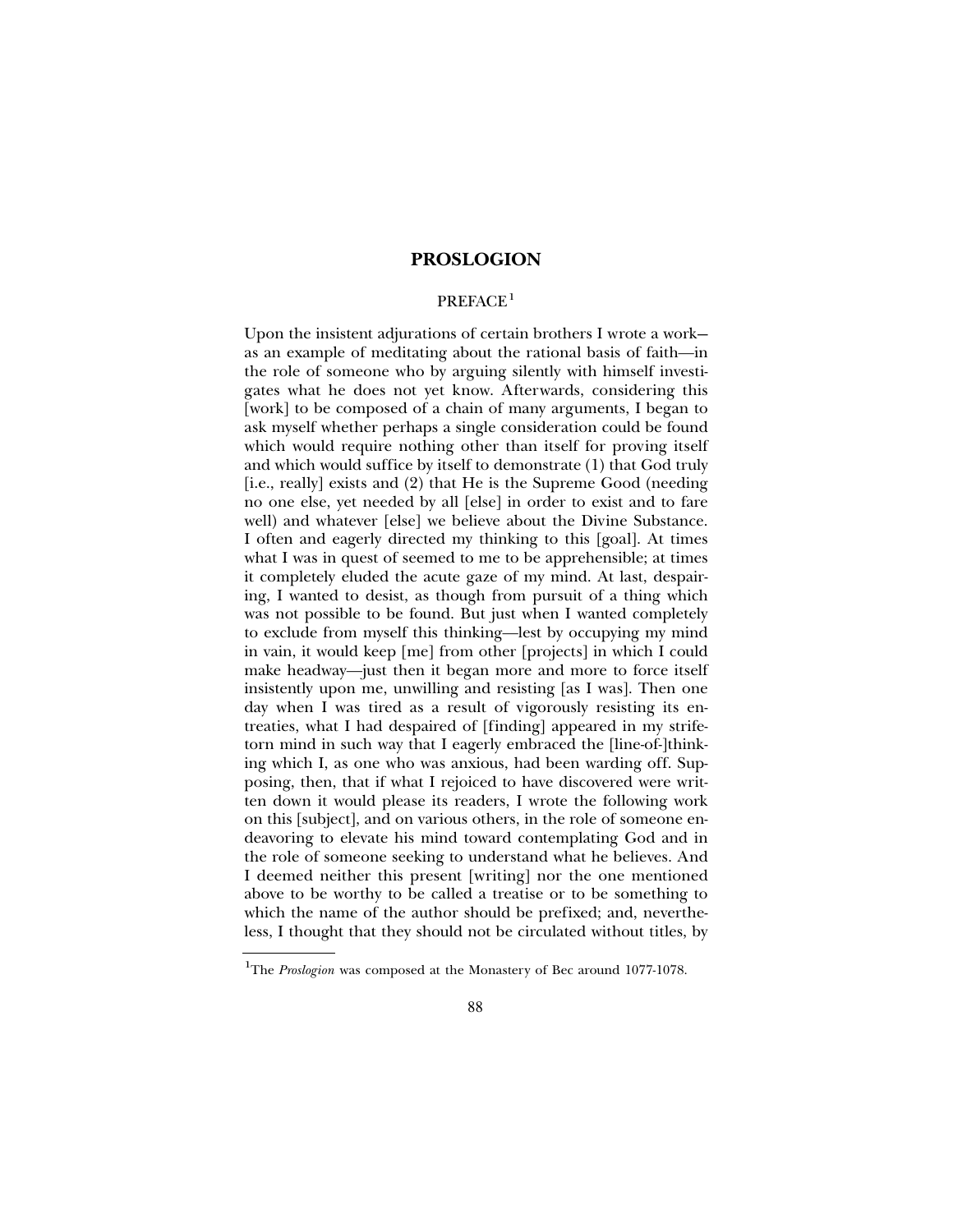which in some way they would issue to anyone into whose hands they came an invitation to read them. Hence, I gave a title to each, so that the first was called *An Example of Meditating about the Rational Basis of Faith* and the second was called *Faith Seeking Understanding.* But after several people had already copied both [works] under these [respective] titles, I was urged by several to prefix my name to these [writings—urged] especially by Hugh, the reverend archbishop of Lyon, who was serving as apostolic legate in Gaul and who on the basis of his apostolic authority directed me to do this. In order for the [affixing of my name] to be done more fittingly, I retitled the former [writing] *Monologion*, i.e., a soliloquy, and the present [writing] *Proslogion*, i.e., an address.

## CHAPTER-TITLES

- 1. Arousal of the mind for contemplating God.
- 2. God truly [i.e., really] exists.
- 3. [God] cannot be thought not to exist.
- 4. How the Fool said in his heart that which cannot be thought.
- 5. God is whatever it is better to be than not to be. Alone existing through Himself, He makes all other things from nothing.
- 6. How God is able to perceive even though He is not something corporeal.
- 7. How He is omnipotent even though He cannot do many things.
- 8. How He is merciful and impassible.
- 9. How He who is completely and supremely just spares those who are evil. He is justly merciful to them.
- 10. How He justly punishes and justly spares those who are evil.
- 11. How "all the ways of the Lord are mercy and truth," and yet, "the Lord is just in all His ways."
- 12. God is the life by which He lives, and similarly for similar [attributes].
- 13. How He alone is unlimited and eternal, although other spirits are [also] unlimited and eternal.
- 14. How and why God is both seen and not seen by those who seek Him.
- 15. He is greater than can be thought.
- 16. This is the inaccessible light in which He dwells.
- 17. Harmony, fragrance, succulence, softness, and beauty are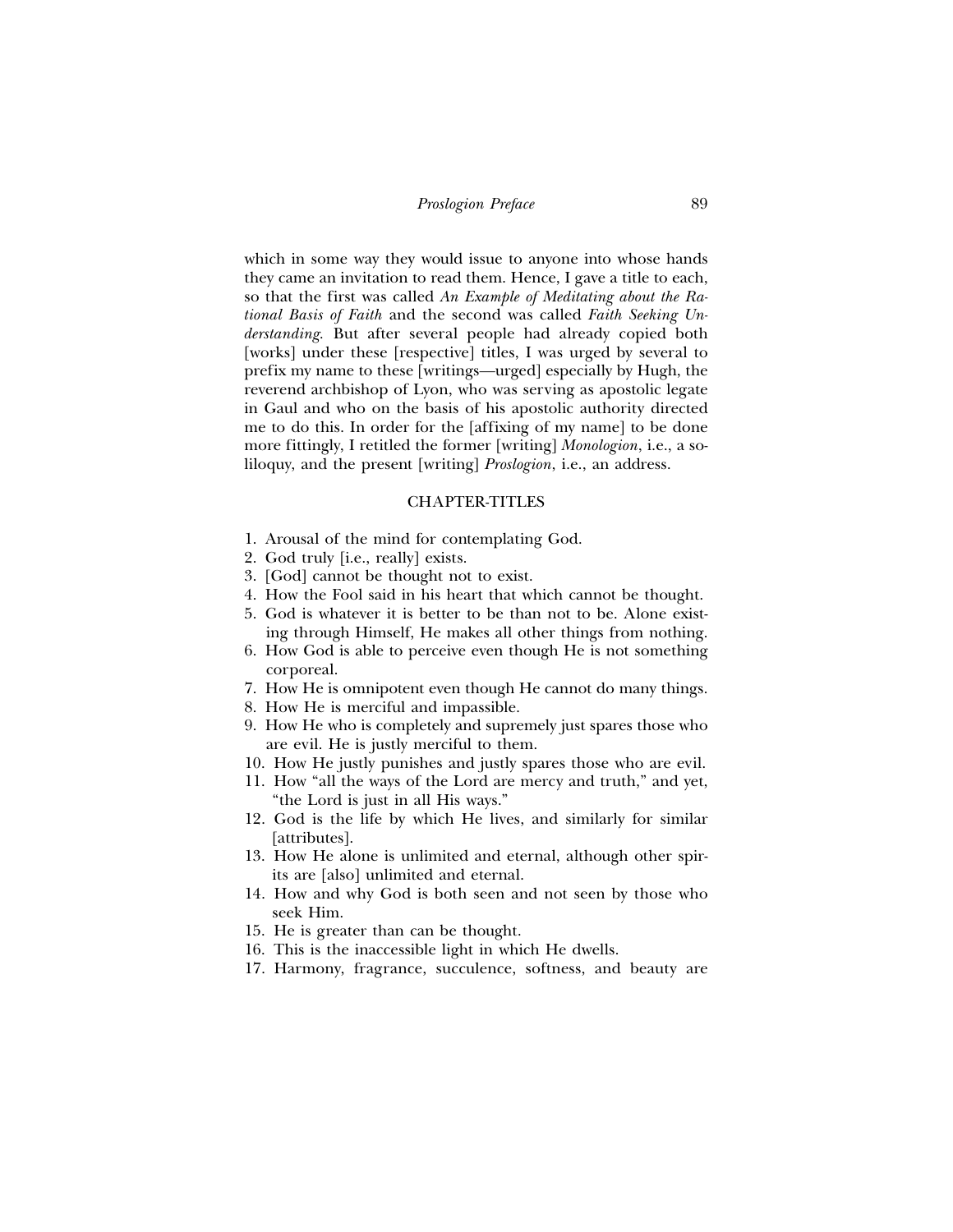present in God in their own ineffable manner.

- 18. There are no parts in God or in the eternity which He is.
- 19. He is not in place or in time; but all things are in Him.
- 20. He is before and beyond all things—even eternal things.
- 21. Whether this [eternity] is one aeon or more than one.
- 22 He alone is what He is and who He is.
- 23. The Father, the Son, and the Holy Spirit are equally this [supreme] good. It is the one necessary [Being], which is every good, complete good, and the only good.
- 24. A conjecture about what kind of good this is and about how great it is.
- 25. The kinds and the quantity of goods for those who enjoy this [Good].
- 26. Whether this is the full joy which the Lord promises.

# PROSLOGION

## CHAPTER ONE

#### Arousal of the mind for contemplating God.

Come now, insignificant man, leave behind for a time your preoccupations; seclude yourself for a while from your disquieting thoughts. Turn aside now from heavy cares, and set aside your wearisome tasks. Make time for God, and rest a while in Him. Enter into the inner chamber of your mind; shut out everything except God and what is of aid to you in seeking Him; after closing the chamber door, seek Him out.<sup>1</sup> Speak now, my whole heart; speak now to God: I seek Your countenance; Your countenance, 0 Lord, do I seek. $2$  So come now, Lord my God, teach my heart where and how to seek You, where and how to find You. If You are not here, 0 Lord, where shall I seek You who are absent? But if You are everywhere, why do I not behold You as present? But surely You dwell in light inaccessible.<sup>3</sup> Yet, where is light inaccessible? Or how shall I approach unto light inaccessible? Or who will lead me to and into this [light] so that in it I may behold You? Furthermore, by what signs, by what facial appearance shall I seek You? Never have I seen You, 0 Lord my God; I am not acquainted with Your face. What shall this Your distant exile do? What shall

<sup>&</sup>lt;sup>1</sup>See Matthew 6:6. Isaiah 26:20. <sup>2</sup>Psalms 26:8 (27:8). <sup>3</sup>I Timothy 6:16.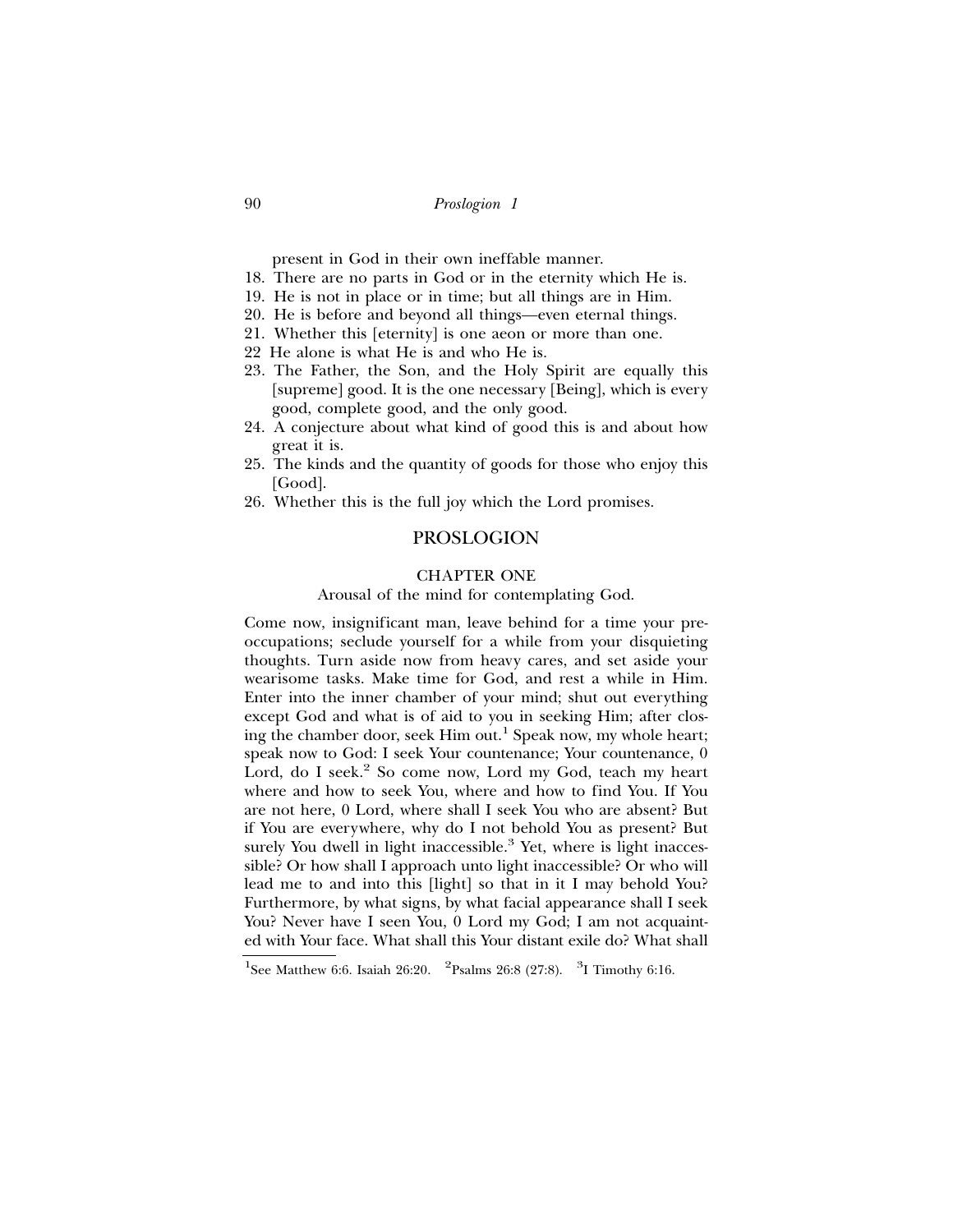he do, 0 most exalted Lord? What shall Your servant do, anguished out of love for You and cast far away from Your face?<sup>1</sup>He pants to see You, but Your face is too far removed from him. He desires to approach You, but Your dwelling place is inaccessible. He desires to find You but does not know Your abode. He longs to seek You but does not know Your countenance. 0 Lord, You are my God, and You are my Lord; yet, never have I seen You. You have created me and created me anew and have bestowed upon me whatever goods I have; but I am not yet acquainted with You. Indeed, I was made for seeing You; but not yet have I done that for which I was made.

0 the unhappy fate of man when he lost that [end] for which he was made! 0 that hard and ominous fall! Alas, what he lost and what he found, what vanished and what remained! He lost the happiness for which he was made and found an unhappiness for which he was not made. That without which nothing is happy vanished, and there remained what through itself is only unhappy. Man then ate the bread-of-angels<sup>2</sup> for which he now hungers; and now he eats the bread-of-sorrows,<sup>3</sup> which then he did not know. Alas, the common mourning of men, the universal lament of the sons of Adam! Adam burped with satiety; we sigh with hunger. He abounded; we go begging. He happily possessed and unhappily deserted; we unhappily lack and unhappily desire, while, alas, remaining empty. Why did he not, when easily able, keep for us that of which we were so gravely deprived? Why did he block off from us the light and enshroud us in darkness? Why did he take away from us life and inflict death? Wretched [creatures that we are], expelled from that home, impelled to this one!, cast down from that abode, sunken to this one! [We have been banished] from our homeland into exile, from the vision of God into our own blindness, from the delight of immortality into the bitterness and horror of death. 0 miserable transformation from such great good into such great evil! What a grievous loss, a heavy sorrow, an unmitigated plight!

But, alas, unhappy me, one of the other unhappy sons of Eve who are far removed from God: what did I set out to do?, what have I achieved? For what was I striving?, where have I arrived?

91

<sup>&</sup>lt;sup>1</sup>Psalms 50:13 (51:11). <sup>2</sup>Psalms 77:25 (78:25). <sup>3</sup>Psalms 126: 2 (127:2).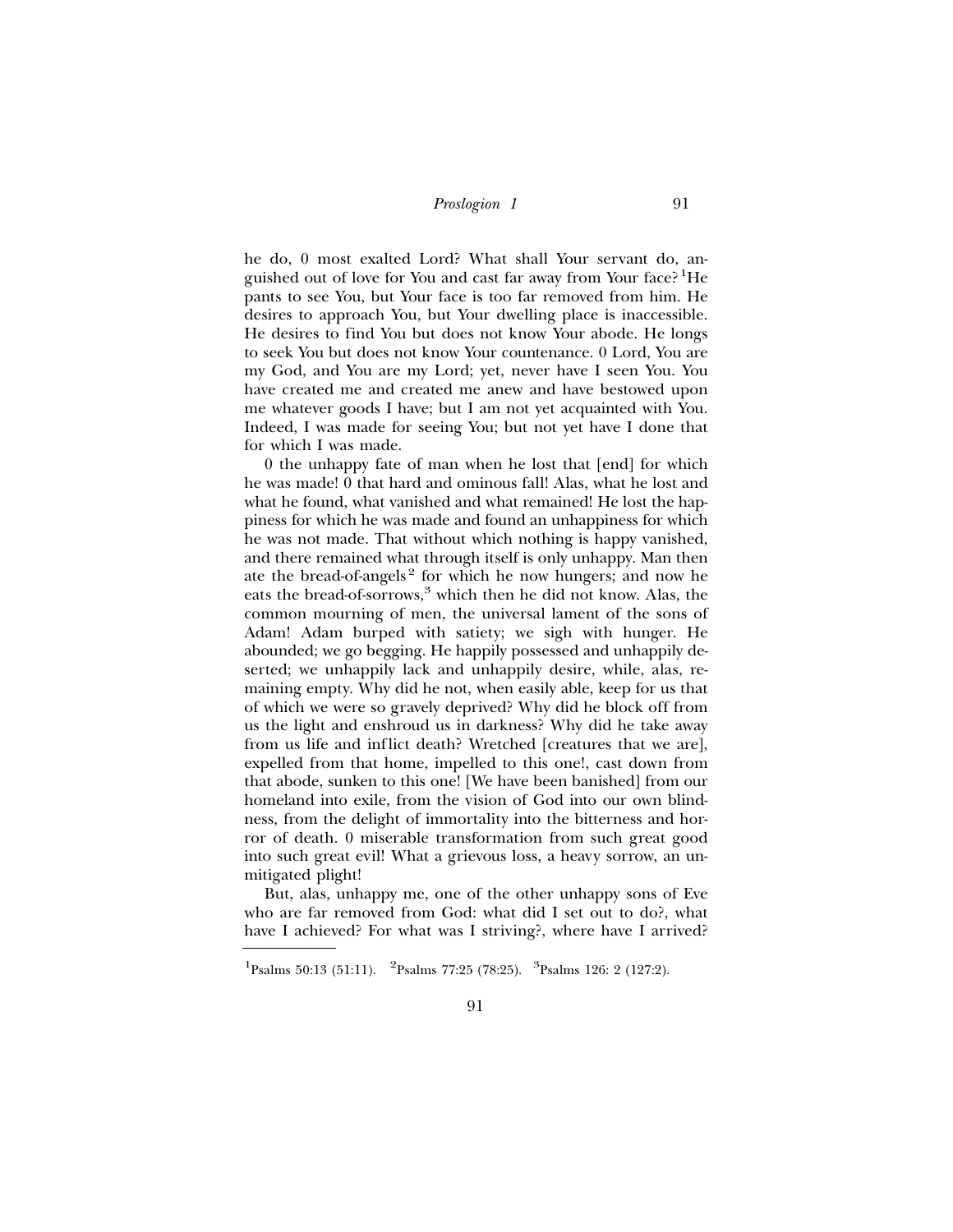To what was I aspiring?, for what do I sigh? I sought after good things<sup>1</sup> and, behold, [here is] turmoil.<sup>2</sup> I was striving unto God but collided with myself. I was seeking rest in my inner recesses but found tribulation and grief<sup>3</sup> in my inmost being. I wanted to laugh from joy of mind but am constrained to cry out from groaning of heart.<sup>4</sup> I hoped for gladness, but, lo, as a result, my sighs increase! 0 Lord, how long? How long, 0 Lord, will You forget us? How long will You turn away Your face from us?<sup>5</sup> When will You look upon us and hear us? When will You enlighten our eyes<sup>6</sup> and show us Your face?<sup>7</sup> When will You restore Yourself to us? Look upon us, 0 Lord; hear us, enlighten us, reveal Yourself unto us. Restore unto us Yourself—without whom we fare so badly—so that we may fare well. Have compassion upon the efforts and attempts which we, who can do nothing without You, direct toward You. [As] You summon us,  $[so]$  aid us,<sup>8</sup> I beseech  $[You]$ , 0 Lord, that I may not despair with sighing but may revive in hoping. I beseech You, 0 Lord: my heart is made bitter by its own desolation; sweeten it by Your consolation. I beseech You, 0 Lord, that having begun in hunger to seek You, I may not finish without partaking of You. I set out famished; let me not return still unfed. I came as one who is poor to one who is rich, as one who is unhappy to one who is merciful; let me not return empty and spurned. And if before I eat I sigh,<sup>9</sup> grant at least after the sighs that which I may eat. 0 Lord, bent over [as I am] I can look only downwards; straighten me so that I can look upwards. Having mounted above my head, my iniquities cover me over; and as a heavy burden they weigh me down.<sup>10</sup> Deliver me [from them]; unburden me, so that the abyss of iniquities does not engulf me. $11$  Permit me, at least from afar or from the deep, to look upwards toward Your light. Teach me to seek You, and reveal Yourself to me as I seek; for unless You teach [me] I cannot seek You, and unless You reveal Yourself I cannot find You. Let me seek You in desiring You; let me desire You in seeking You. Let me find [You] in loving [You]; let me love [You] in finding [You].

0 Lord, I acknowledge and give thanks that You created in me

<sup>&</sup>lt;sup>1</sup>Psalms 121:9 (122:9). <sup>2</sup>Jeremiah 14:19. <sup>3</sup>Psalms 114:3 (116:3). <sup>4</sup>Psalms 37:9 (38:8). <sup>5</sup>Psalms 6:4 & 12:1 (6:3 & 13:1). <sup>6</sup>Psalms 12:4 (13:3). <sup>7</sup>Psalms 79:4 & 8 (80:3 & 7). <sup>8</sup>Psalms 78:9 (79:9). <sup>9</sup>Job 3:24. <sup>10</sup>Psalms 37:5 (38:4). <sup>11</sup>Psalms 68:16 (69:15).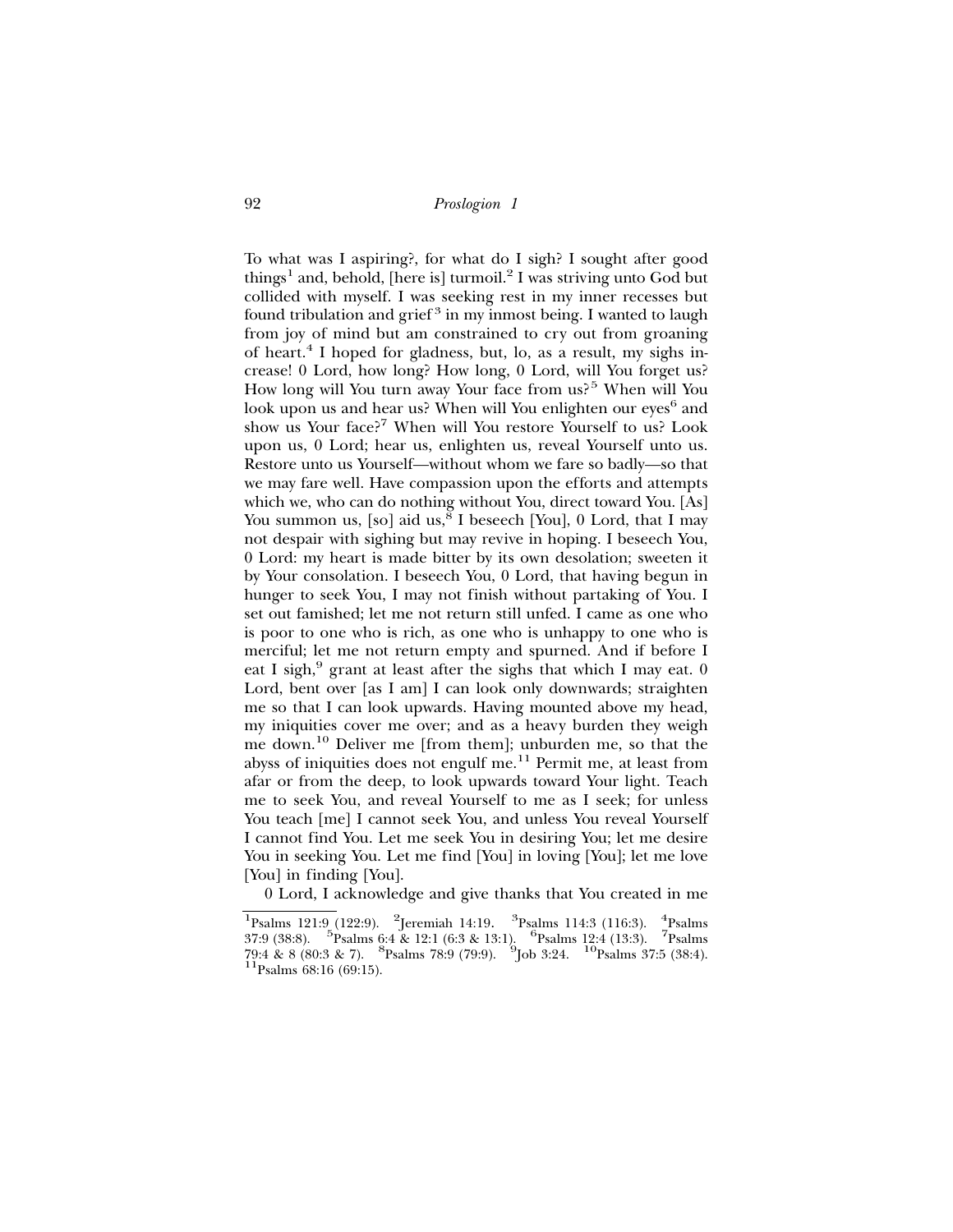Your image so that I may remember, contemplate, and love You. But [this image] has been so effaced by the abrasion of transgressions, so hidden from sight by the dark billows of sins, that unless You renew and refashion it, it cannot do what it was created to do. 0 Lord, I do not attempt to gain access to Your loftiness, because I do not at all consider my intellect to be equal to this [task]. But I yearn to understand some measure of Your truth, which my heart believes and loves. For I do not seek to understand in order to believe, but I believe in order to understand. For I believe even this: that unless I believe, I shall not understand.<sup>1</sup>

## CHAPTER TWO

# God truly [i.e., really] exists.

Therefore, 0 Lord, You who give understanding to faith, grant me to understand—to the degree You know to be advantageous—that You exist, as we believe, and that You are what we believe [You to be]. Indeed, we believe You to be something than which nothing greater can be thought. Or is there, then, no such nature [as You], for the Fool has said in his heart that God does not exist?<sup>2</sup> But surely when this very same Fool hears my words "something than which nothing greater can be thought," he understands what he hears. And what he understands is in his understanding, even if he does not understand [i.e., judge] it to exist. For that a thing is in the understanding is distinct from understanding that [this] thing exists. For example, when a painter envisions what he is about to paint: he indeed has in his understanding that which he has not yet made, but he does not yet understand that it exists. But after he has painted [it]: he has in his understanding that which he has made, and he understands that it exists. So even the Fool is convinced that something than which nothing greater can be thought is at least in his understanding; for when he hears of this [being], he understands [what he hears], and whatever is understood is in the understanding. But surely that than which a greater cannot be thought cannot be only in the understanding. For if it were only in the understanding, it could be thought to exist also in reality—something which is greater [than existing only in the

<sup>&</sup>lt;sup>1</sup>Isaiah 7:9 (Old Latin translation of the Septuagint). <sup>2</sup>Psalms 13:1 & 52:1 (14:1 & 53:1).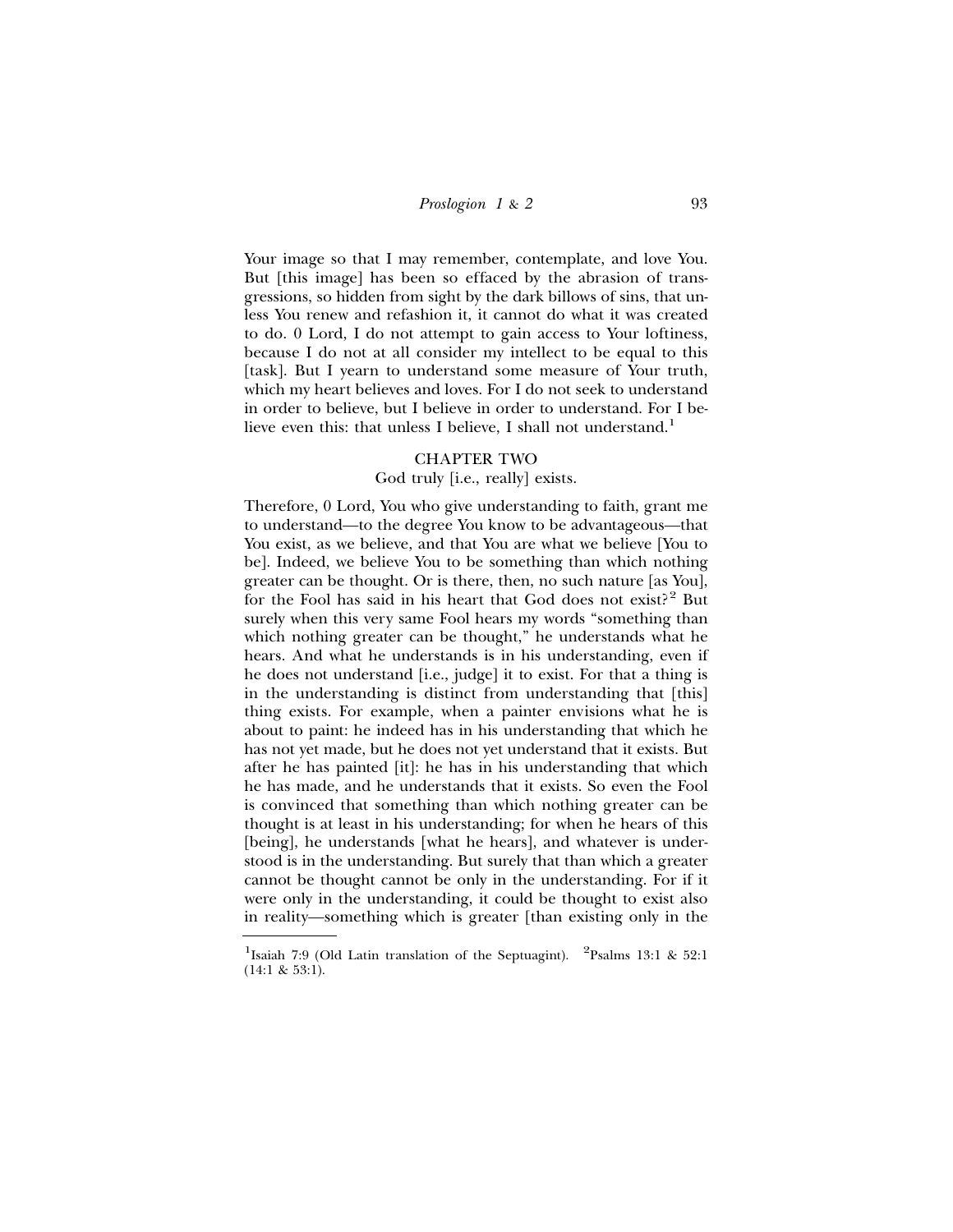understanding]. Therefore, if that than which a greater cannot be thought were only in the understanding, then that than which a greater *cannot* be thought would be that than which a greater *can* be thought! But surely this [conclusion] is impossible. Hence, without doubt, something than which a greater cannot be thought exists both in the understanding and in reality.

# CHAPTER THREE

## [God] cannot be thought not to exist.

Assuredly, this [being] exists so truly [i.e., really] that it cannot even be thought not to exist. For there can be thought to exist something which cannot be thought not to exist; and this thing is greater than that which can be thought not to exist. Therefore, if that than which a greater cannot be thought could be thought not to exist, then that than which a greater cannot be thought would not be that than which a greater cannot be thought—[a consequence] which is contradictory. Hence, something than which a greater cannot be thought exists so truly that it cannot even be thought not to exist. And You are this [being], 0 Lord our God. Therefore, 0 Lord my God, You exist so truly that You cannot even be thought not to exist. And this is rightly the case. For if any mind could think of something better than You, the creature would rise above the Creator and would sit in judgment over the Creator—something which is utterly absurd. Indeed, except for You alone, whatever else exists can be thought not to exist. Therefore, You alone exist most truly of all and thus most greatly of all; for whatever else exists does not exist as truly [as do You] and thus exists less greatly [than do You]. Since, then, it is so readily clear to a rational mind that You exist most greatly of all, why did the Fool say in his heart that God does not exist?<sup>1</sup>-why [indeed] except because [he is] foolish and a fool!

# CHAPTER FOUR

How the Fool said in his heart that which cannot be thought.

Yet, since to speak in one's heart and to think are the same thing, how did [the Fool] say in his heart that which he was unable to think,

<sup>&</sup>lt;sup>1</sup>Psalms 13:1 & 52:1 (14:1 & 53:1).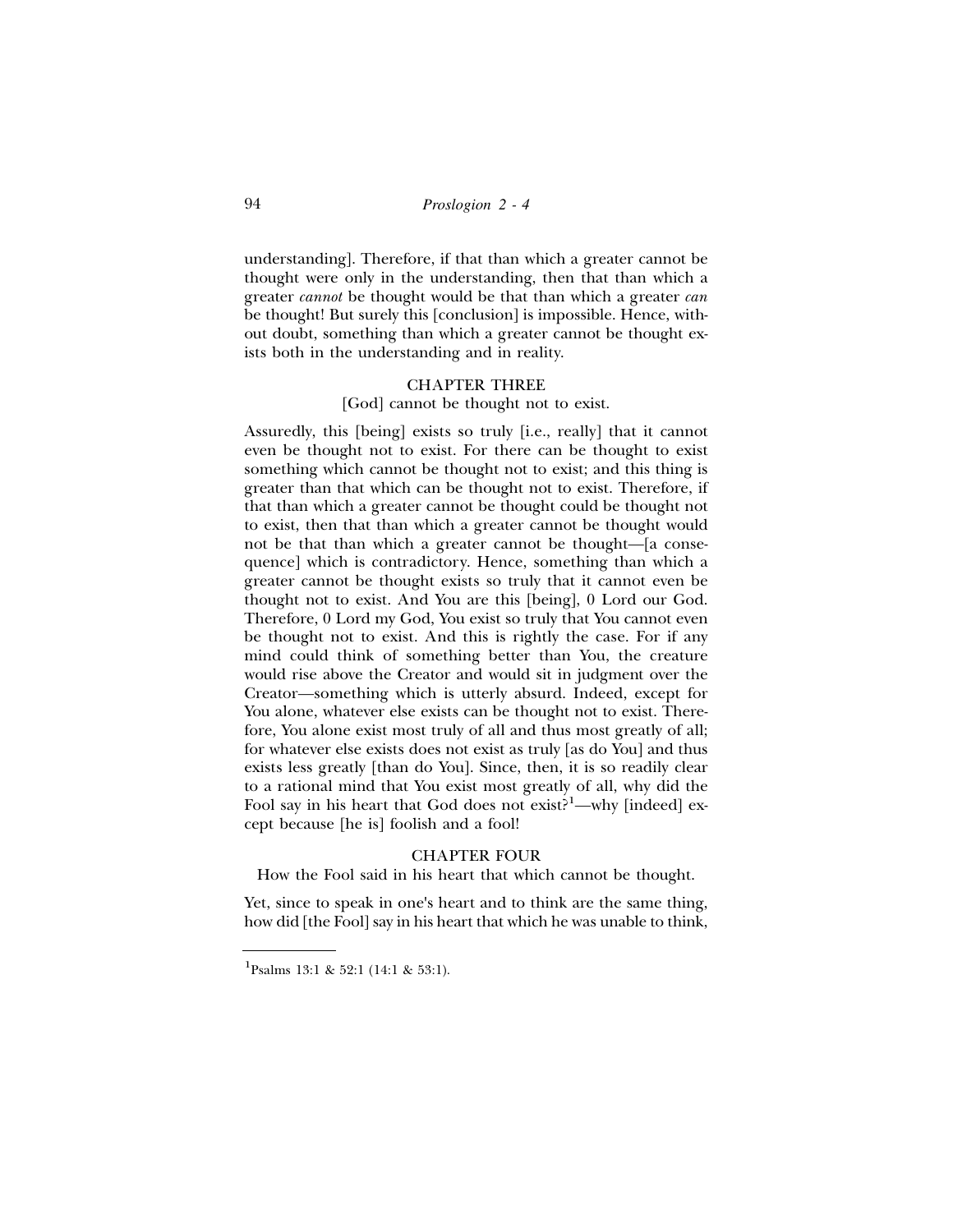or how was he unable to think that which he did say in his heart? Now, if he truly [i.e., really]—rather, since he truly—both thought [what he did] because he said [it] in his heart and did not say [it] in his heart because he was unable to think [it], then it is not the case that something is said in the heart, or is thought, in only one way. For in one way a thing is thought when the word signifying it is thought, and in another way [it is thought] when that which the thing is is understood. Thus, in the first way but not at all in the second, God can be thought not to exist. Indeed, no one who understands that which God is can think that God does not exist, even though he says these words [viz., "God does not exist"] in his heart either without any signification or with some strange signification. For God is that than which a greater cannot be thought. Anyone who rightly understands this, surely understands that that [than which a greater cannot be thought] exists in such way that it cannot even conceivably not exist. Therefore, anyone who understands that God is such [a being] cannot think that He does not exist.

Thanks to You, good Lord, thanks to You—because what at first I believed through Your giving, now by Your enlightening I understand to such an extent that [even] if I did not want to believe that You exist, I could not fail to understand [that You exist].

## CHAPTER FIVE

God is whatever it is better to be than not to be. Alone existing through Himself, He makes all other things from nothing.

What, then, are You, 0 Lord God, than whom nothing greater can be thought? What indeed are You except that which—as highest of all things, alone existing through Himself—made all other things from nothing? For whatever is not this is less great than can be thought. But this [less greatness] cannot be thought of You. Therefore, what good is lacking to the Supreme Good, through whom every good exists? Consequently, You are just, truthful, blessed, and whatever it is better to be than not to be. For it is better to be just than not-just, blessed than not-blessed.

# CHAPTER SIX How God is able to perceive even though He is not something corporeal.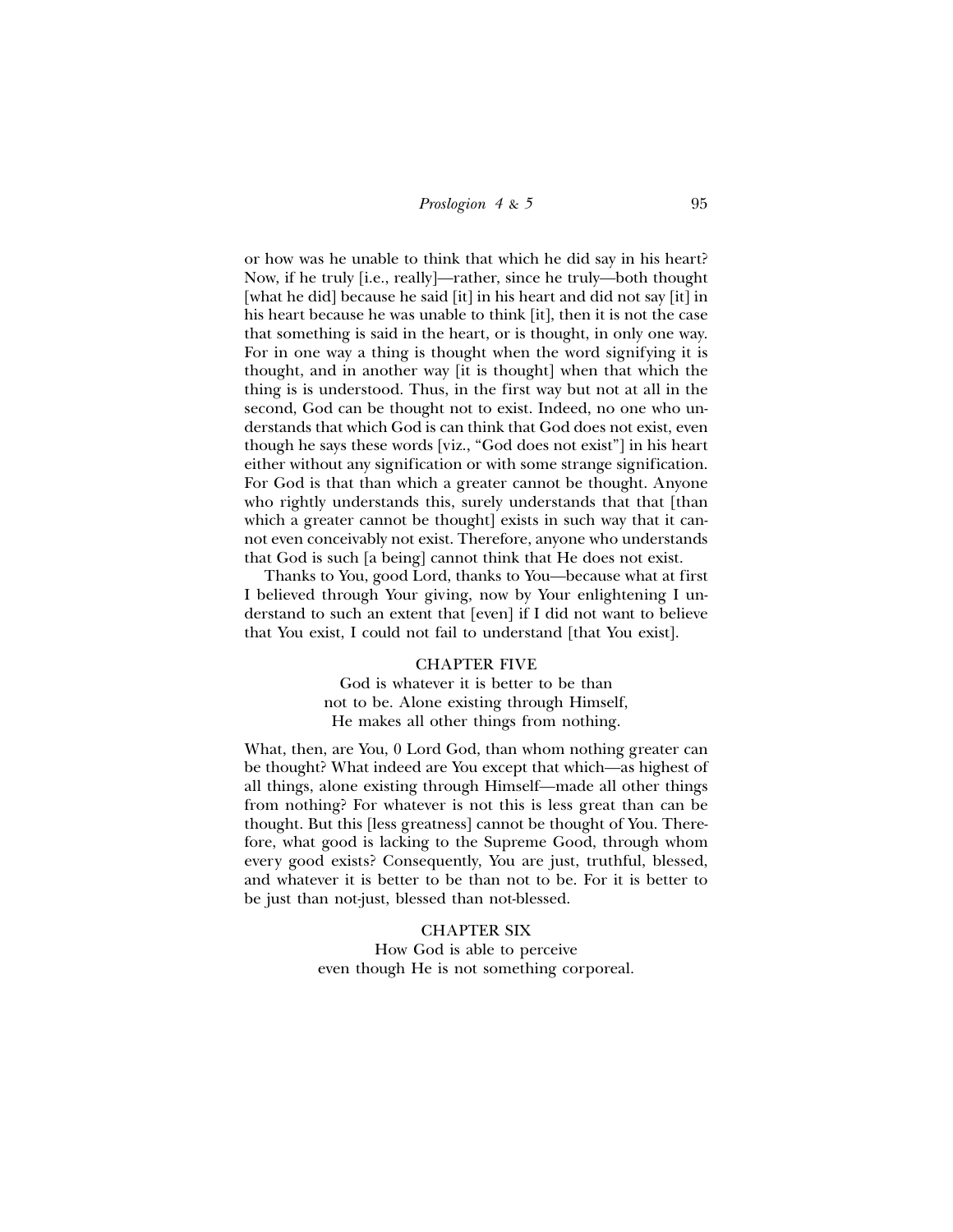96 *Proslogion 6* & *7*

Now, since to be able to perceive and to be omnipotent, merciful, and impassible is better than not to be [any of these], how are You able to perceive if You are not something corporeal, or how are You omnipotent if You cannot do all things, or how are You both merciful and impassible? For if only corporeal things are able to perceive (inasmuch as the senses have to do with a body and are in a body), how are You able to perceive, since You are not something corporeal but are Supreme Spirit, which is better than what is corporeal? But if perceiving is only knowing or only for the sake of knowing (for anyone who perceives knows in accordance with the characteristic capabilities of the respective senses—e.g., colors [are known] through sight, flavors through taste), then whatever in some way knows is not unsuitably said in some way to perceive. Therefore, 0 Lord, even though You are not something corporeal, truly You are supremely able to perceive in the sense that You know supremely all things—not [in the sense that You know] in the way that an animal does, by means of bodily senses.

# CHAPTER SEVEN How He is omnipotent even though He cannot do many things.

But how are You also omnipotent if You cannot do all things? Or how can You do all things if You are not able to be corrupted or to tell a lie or to make what is true be false—for example, [to make] what has already happened not to have happened—and, likewise, many [other] things? Or is the "ability" to do these things not power but lack of power? For anyone who is able to do these things is able to do what is disadvantageous to himself and what he ought not to do. And the more he is able to do these things, the more powerful are adversity and perversity over him and the less powerful he is against them. Therefore, anyone who in this way is able, is able not by a power but by a lack of power. For it is not the case that he is said to be able because he himself is able; rather, [he is said to be able] because his own lack of power causes something else to be powerful over him—or [for some other reason coinciding] with some other way of speaking (even as we say many things improperly—for example, when we substitute "to be" for "not to be" and substitute "to do" for "not to do" or for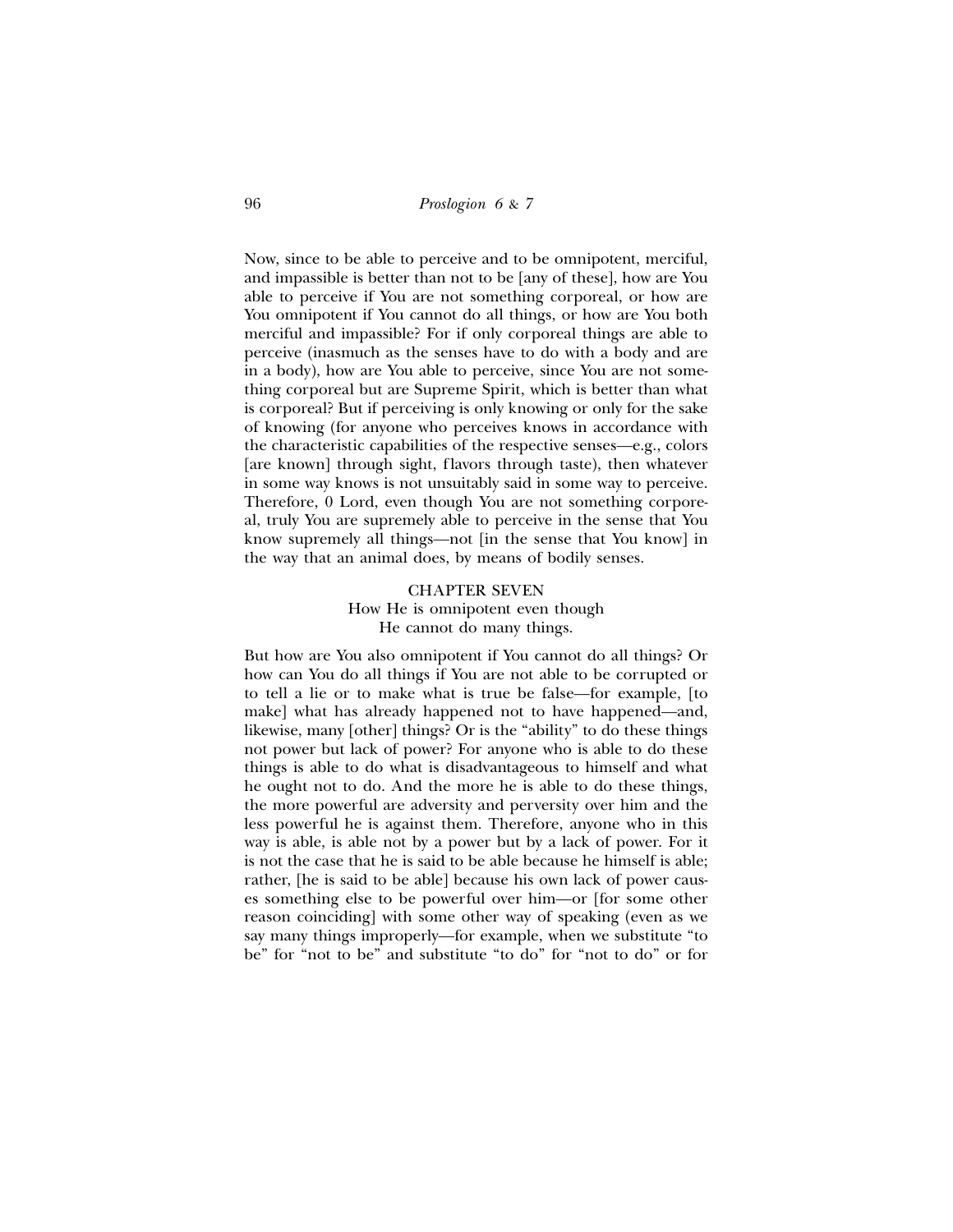"to do nothing"). For we often say to someone who denies that something is the case, "It's as you say [it] is," although we would say more properly, "It's not, as you say it's not." Likewise, we say, "This man is sitting even as that man is [also] doing" or "This man is resting even as that man is [also] doing"—although sitting is not doing anything and resting is doing nothing. So, then, when someone is said to have the power to do or to experience what is not advantageous to himself or what he ought not [to do or to experience], by "power" a powerlessness is understood. For the more he has the [alleged] ability, the more powerful are adversity and perversity over him and the more powerless he is against them. Therefore, 0 Lord God, You are more truly omnipotent because You are not at all powerful through powerlessness and because nothing is powerful over You.

#### CHAPTER EIGHT

#### How He is merciful and impassible.

But how are you both merciful and impassible? For if You are impassible You have no compassion. And if You do not have compassion, You do not have a heart sorrowful out of compassion for the wretched—the very thing which being merciful is. And if You are not merciful, from where is there such great consolation for the wretched? How, then, are You and are You not merciful, 0 Lord, except because You are merciful from our point of view but are not merciful in Yourself? Indeed, You are [merciful] according to our experience but are not [merciful] according to Your experience. For when You behold us in our wretched condition, we experience the effect of Your mercy; but You do not experience any emotion. And so, You are merciful because You save [us] wretched [creatures] and spare [us] who have sinned against You; and You are not merciful, because You do not experience compassion for wretchedness.

# CHAPTER NINE

How He who is completely and supremely just spares those who are evil. He is justly merciful to them.

But how is it that You spare those who are evil if You are completely and supremely just? For how is it that He who is completely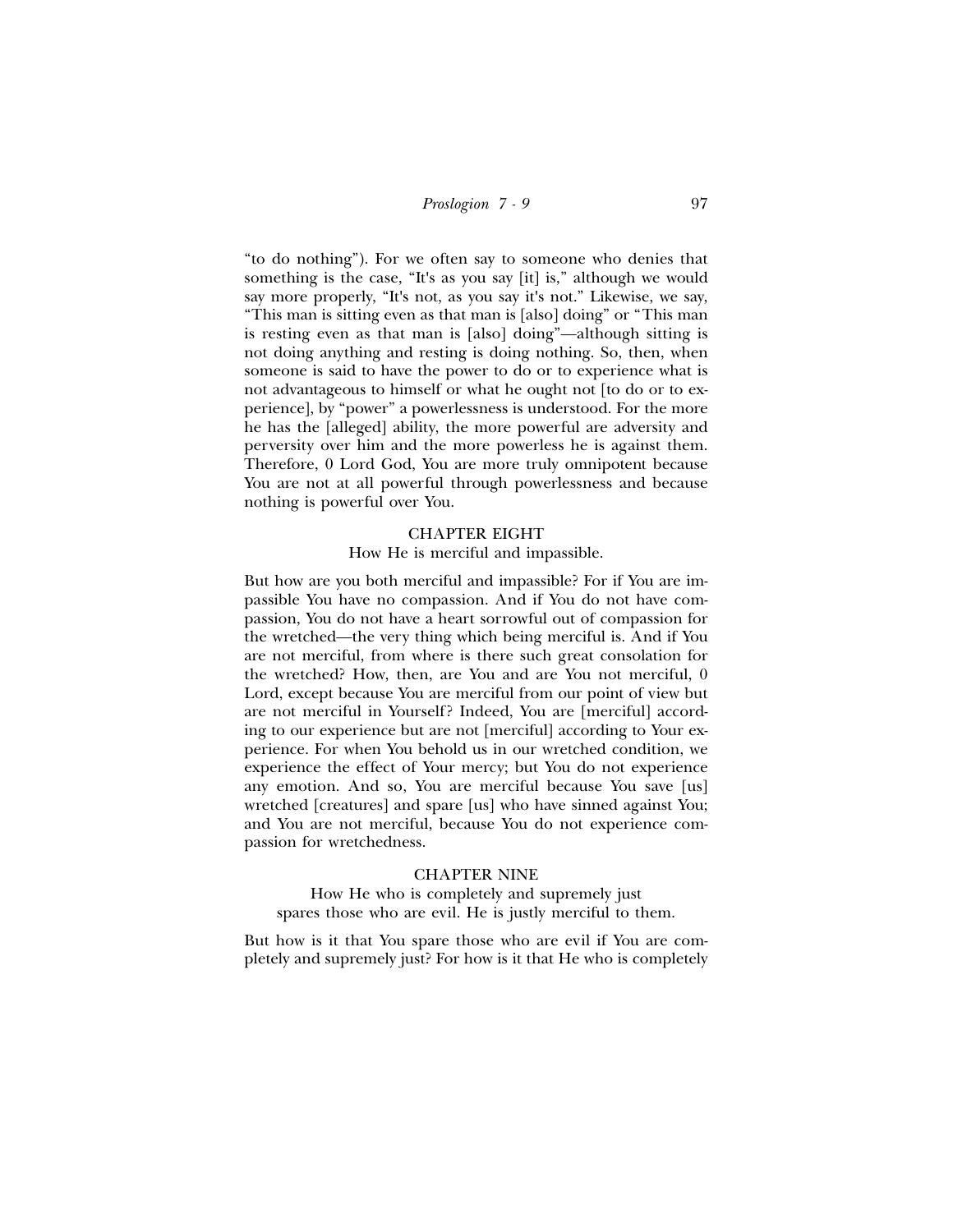and supremely just does something which is not just? Or what justice is there in giving eternal life to one deserving eternal death? Why, then, good God—good to those who are good and to those who are evil—why do You save those who are evil, if [to do] this is not just and if You do not do anything that is not just? Inasmuch as Your goodness is incomprehensible, is this [reason] hidden in the inaccessible light in which You dwell?<sup>1</sup> Truly, in the deepest and inmost seat of Your goodness is hidden a fount from which the stream of Your mercy flows. For although You are completely and supremely just, nevertheless because You are completely and supremely good You are also beneficent to those who are evil. For You would be less good if You were beneficent to none of those who are evil. For someone who is good both to those who are good and to those who are evil is better than someone who is good only to those who are good. And someone who is good by virtue of both punishing and sparing those who are evil is better than someone who is good by virtue merely of punishing [them]. Therefore, You are merciful because You are completely and supremely good. Now, although we do perhaps discern why You reward with good things those who are good and with evil things those who are evil, surely we are completely baffled as to why You, who are completely just and in need of no one else, give good things to those who are evil and guilty in Your sight. 0 God, the depth of Your goodness! We see why You are merciful, and yet we do not fully see why. We see from where the stream [of Your mercy] flows, and yet we do not see the Fount itself from which it flows. For that You are gracious to those who sin against You comes from the abundance of Your goodness; and in the depth of Your goodness lies hidden the reason why You are this. For although out of goodness You reward with good things those who are good and with evil things those who are evil, the principle of justice seems to require this. But when You give good things to those who are evil, we know that He who is supremely good willed to do this, but we wonder why He who is supremely just was able to will this.

0 mercy, from what rich sweetness and sweet richness You flow forth unto us! 0 immensity of divine goodness, with what affection

 $1$ I Timothy 6:16.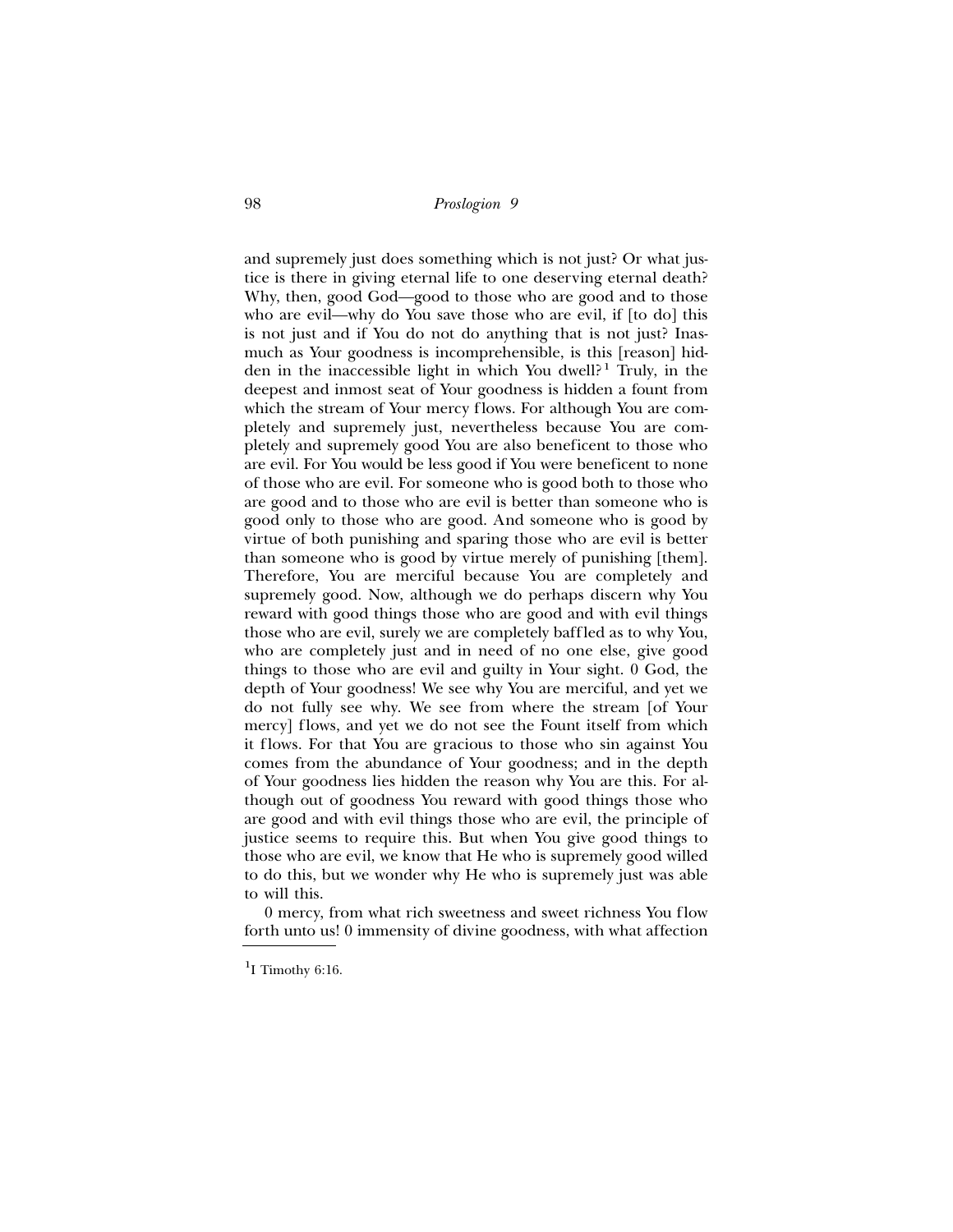sinners ought to love You! For You save those-who-are-just, since justice accompanies [them]; but You free those-who-are-evil, even though justice condemns [them]. Those who are just [You save] through the aid of their merits; those who are evil [You free] in spite of their demerits. [You save] the just by taking account of the good things, which You have given them; [You free] those-whoare-evil by overlooking the evil things, which You hate. 0 immense goodness, which so exceeds all understanding, let there come upon me that mercy which proceeds from Your so great richness! Let there flow into me [the mercy] which flows out of You! Spare [me] out of mercy; do not punish [me] out of justice! For although it is difficult to understand how Your mercy is compatible with Your justice, it is necessary to believe that what flows forth from goodness is not at all opposed to justice. (Without justice, goodness is not goodness—indeed, [goodness] is truly concordant with justice.) Assuredly, if you are merciful because You are supremely good, and if You are supremely good only because You are supremely just, then truly You are merciful because You are supremely just. Help me, 0 just and merciful God, whose light I seek; help me to understand what I am saying. Truly, then, You are merciful because You are just.

Is Your mercy, then, begotten from Your justice? Do You, then, spare evil ones out of justice? If so, 0 Lord, if so, then teach me how so. Is it because it is just for You to be so good that You cannot be understood to be any better and [because it is just for You] to work so powerfully that You cannot be thought [to work] more powerfully? For what is more just than this? But surely this would not be the case if You were good only by way of retributing and not [also] by way of sparing—and if You were to make good men only from those who are not good instead of also from those who are evil. And so, in this way, it is just that You spare those who are evil and that You make good men from evil ones. Finally, that which is not done justly ought not to be done; and what ought not to be done is done unjustly. Therefore, if You were not justly merciful to those who are evil, it would be the case that You ought not to be merciful [to them]; and if You ought not to be merciful, then You are unjustly merciful. Now, if it is blasphemous to say this, then it is right to believe that You are justly merciful to those who are evil.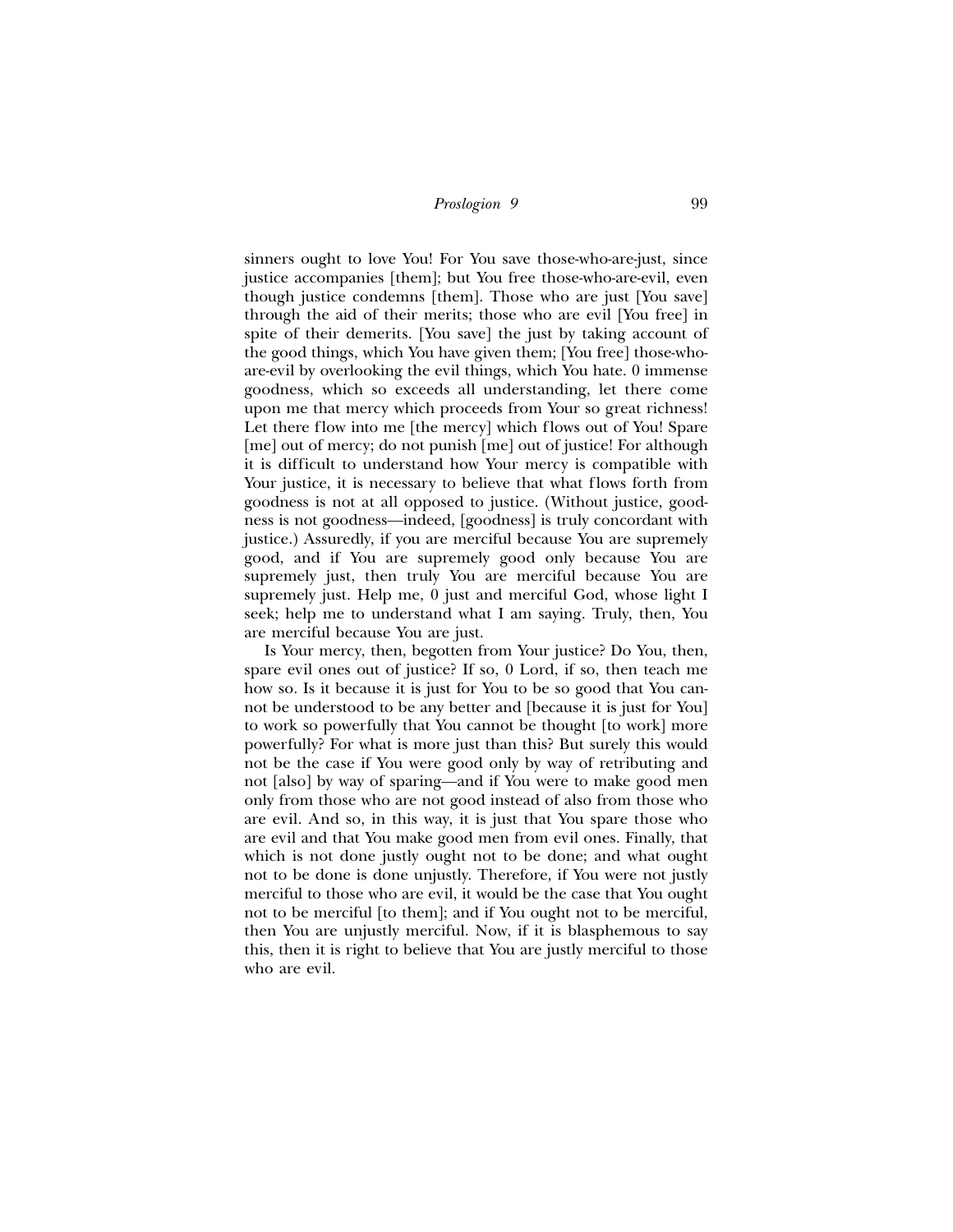# CHAPTER TEN How He justly punishes and justly spares those who are evil.

Yet, it is also just that You punish those who are evil. For what is more just than for those who are good to receive good things and for those who are evil to receive bad things? But, then, how is it just for You to punish those who are evil and likewise just for You to spare them? Do You justly punish them in one respect and justly spare them in another? For when You punish those who are evil, it is just [for You to do so] because [punishment] besuits their merits. But when You spare them, it is just [for You to do so], not because [sparing them] besuits their merits but because it befits Your goodness. For in sparing them, You are *just* in Yourself but are not just from our viewpoint, even as You are merciful from our viewpoint but are not merciful in Yourself. For in saving us whom You could justly damn, You are *just* not because You requite us as we deserve but because You do what befits You as supremely good, even as You are merciful not because You experience any emotion but because we experience the effect [of Your mercy]. So, then, without inconsistency, You both punish justly and spare justly.

#### CHAPTER ELEVEN

How "all the ways of the Lord are mercy and truth," and yet, "the Lord is just in all His ways."

But, 0 Lord, is it not also just, in accordance with Yourself, for You to punish those who are evil? To be sure, it is just that You be so just that You cannot be thought to be more just. But You would not at all be this if You rewarded only those who are good with good things but not those who are evil with bad things. For someone who rewards according to their merits both those who are good and those who are evil is more just than someone who rewards only those who are good. Thus, 0 just and beneficent God, in accordance with Yourself it is just both when You punish and when You spare. Truly, then, "all the ways of the Lord are mercy and truth," and yet, "the Lord is just in all His ways."<sup>1</sup> And, assuredly, [these two statements hold true] without inconsistency, because it is not just that those whom You will to punish should be

<sup>1</sup> Psalms 24:10 & 144:17 (25:10 & 145:17).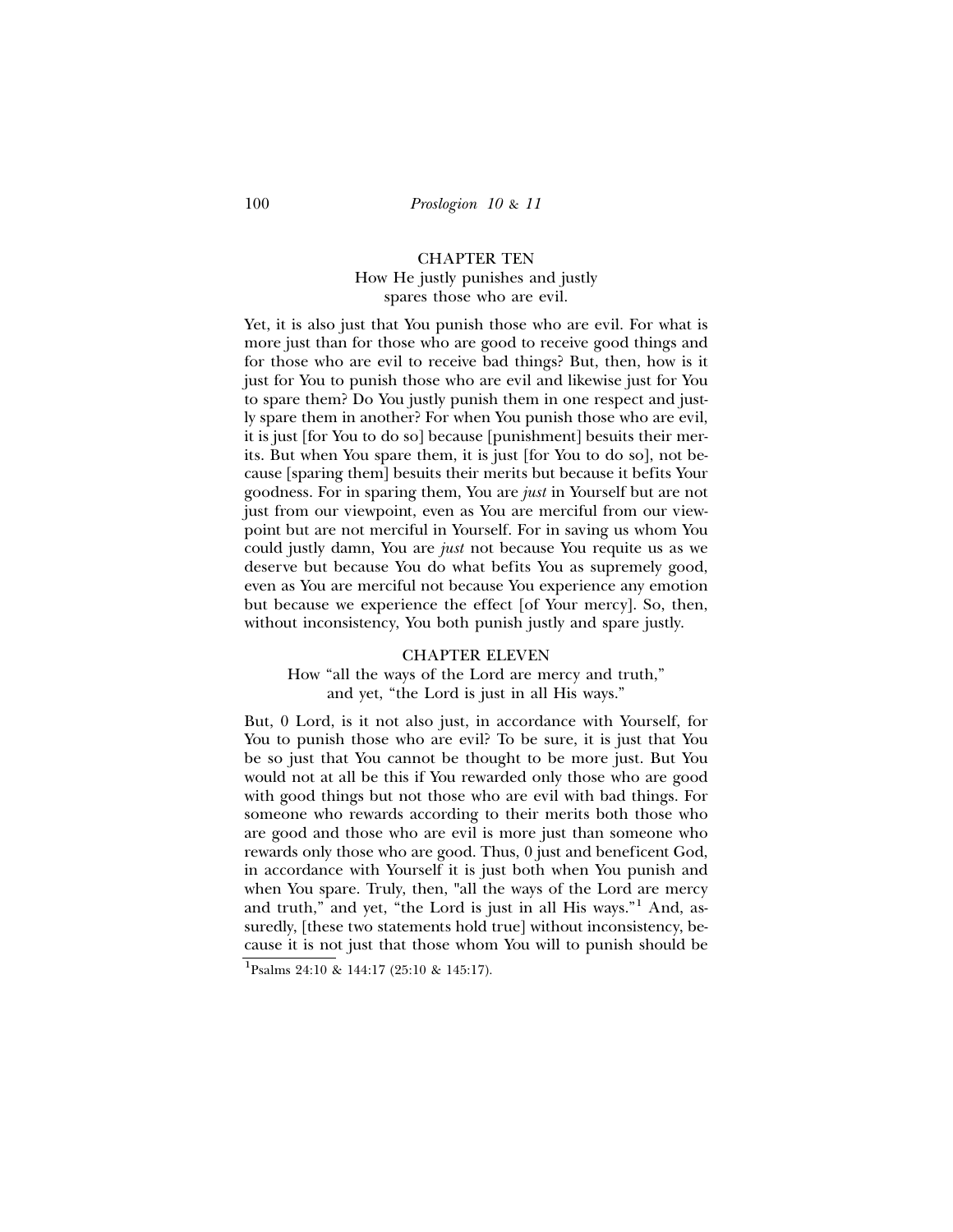saved nor just that those whom You will to spare should be condemned. For only what You will is just, and only what You do not will is not just. So, then, Your mercy is begotten from Your justice, because it is just for You to be good to such an extent that You are good even in sparing. And perhaps this is why He who is supremely just can will good things for those who are evil. But if we can somehow grasp why You can will to save those who are evil, surely we cannot at all comprehend why from among those who are similarly evil You save some and not others because of Your supreme goodness, and condemn some and not others because of Your supreme justice.

So, then, truly You are able to perceive and are omnipotent, merciful, and impassible—as well as living, wise, good, blessed, eternal, and what-ever it is better to be than not to be.

# CHAPTER TWELVE God is the life by which He lives, and similarly for similar [attributes].

But, surely, whatever You are You are through no other than through Yourself. Therefore, You are the life by which You live, the wisdom by which You are wise, the goodness by which You are good both to those who are good and to those who are evil, and similarly for similar [attributes].

# CHAPTER THIRTEEN

How He alone is unlimited and eternal, although other spirits are [also] unlimited and eternal.

Now, anything which is at all confined by place or by time is less great than that which is not at all subject to the law of place or of time. Therefore, since it is not the case that anything is greater than You, no place or time restricts You, but You exist everywhere and always. Because this can be said of You alone, You alone are unlimited and eternal. How, then, are other spirits, as well, said to be unlimited and eternal? To be sure, You alone are eternal because You alone of all things do not begin to exist, even as You do not cease to exist. Yet, how are You alone unlimited? Is a created spirit, although unlimited in comparison with something corporeal, limited in comparison with You? Assuredly, that which while exist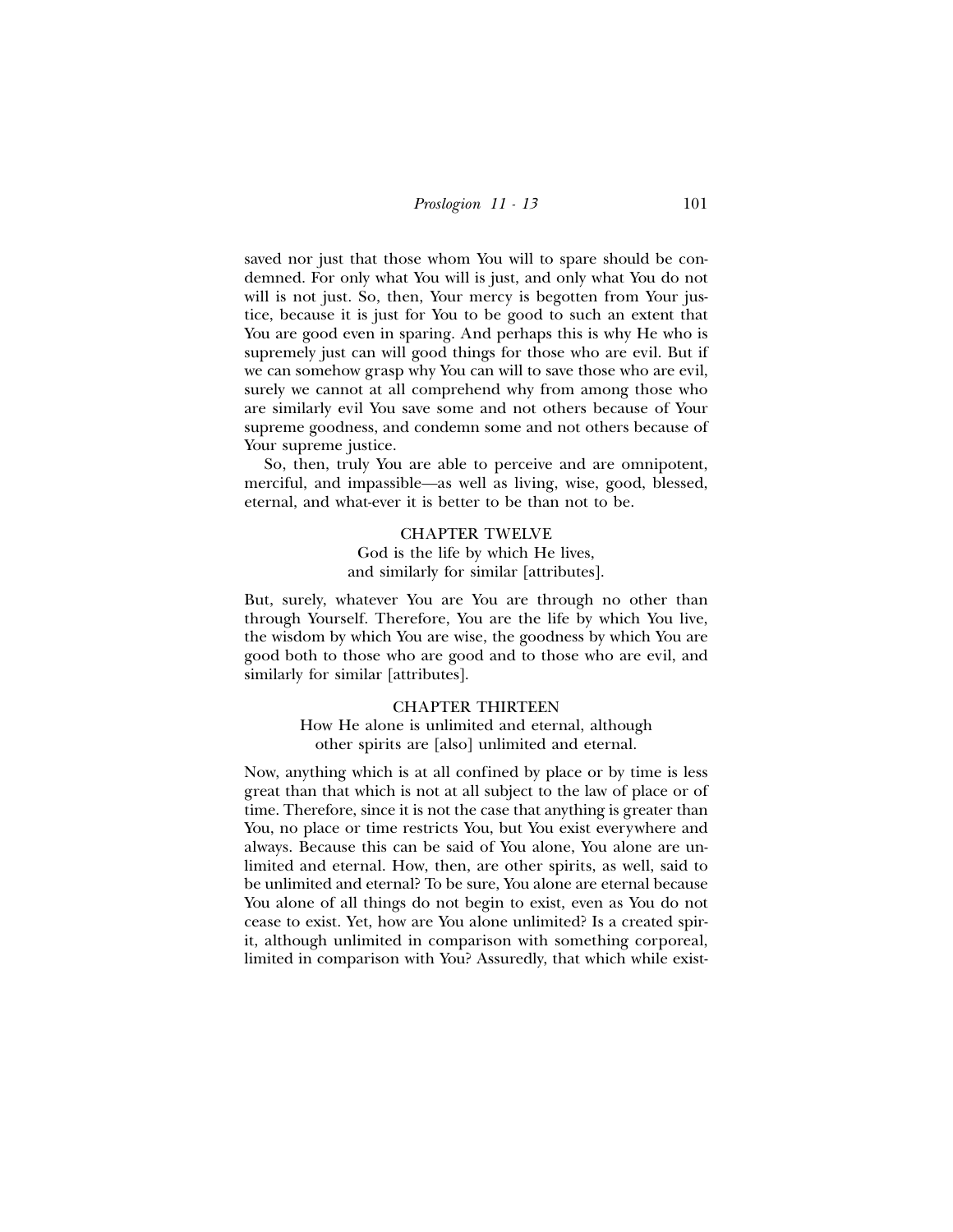ing somewhere as a whole is not able at the same time to exist elsewhere is limited in every respect—something which is seen to be the case with corporeal objects only. And what exists at once everywhere as a whole is unlimited—something which is understood to be the case with You alone. But that which while existing somewhere as a whole is able at the same time to exist as a whole elsewhere, but not everywhere, is both limited and unlimited—something which is known to be the case with created spirits. For example, if the soul were not present as a whole in each of the members of its body, the soul as a whole would not experience feeling in each of them. Therefore, 0 Lord, You are uniquely unlimited and eternal; and yet, other spirits are also unlimited and eternal.

# CHAPTER FOURTEEN How and why God is both seen and not seen by those who seek Him.

My soul, have you found that which You were seeking? You were seeking God, and you have found that He is something highest of all—than which nothing better can be thought. [And you have found that] this [Being] is life itself, light, wisdom, goodness, eternal blessedness, and blessed eternity and that this [Being] exists everywhere and always. Now, if you have not found your God, then how is He this [Being] which you have found and which with such certain truth and true certainty you have understood Him to be? On the other hand, if you have found [Him], then why is it that you do not experience what you have found? 0 Lord God, why does my soul not experience You if it has found You? Has it not found Him whom it has found to be light and truth? For how has it understood this except by seeing light and truth? Was it able to understand anything at all about You except through Your light and Your truth?<sup>1</sup> Therefore, if  $[my$ soul]$  saw light and truth, it saw You. If it did not see You, it did not see light and truth. Or [is it rather the case that] light and truth are what it saw but [that] it has not yet seen You, because it saw You to some extent but did not see You as You are?<sup>2</sup>

0 Lord my God, my Creator and Renewer, tell my yearning soul

<sup>&</sup>lt;sup>1</sup>Psalms 42:3 (43:3). <sup>2</sup>See I John 3:2.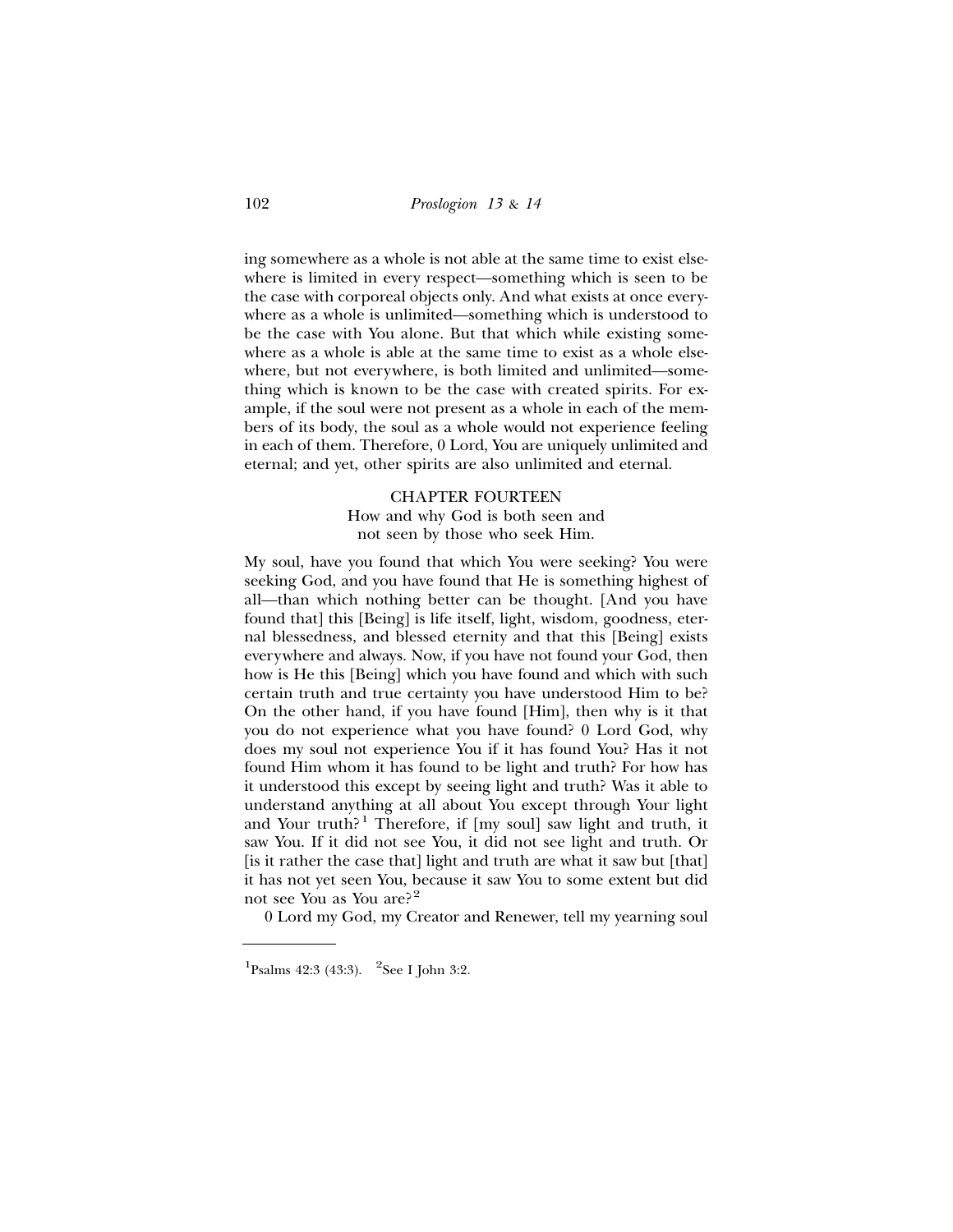what else You are other than what it has seen, so that it may see clearly what it longs [to see. My soul] strains to see more; but beyond what it has already seen it sees only darkness. Or better, it does not see darkness, which is not present in You;<sup>1</sup> rather, it sees that it can see no farther because of its own darkness. Why is this, 0 Lord? Why is this? Is the eye of the soul darkened as a result of its own weakness, or is it dazzled by Your brilliance? Surely, the soul's eye is both darkened within itself and dazzled by You. Surely, it is darkened because of its own shortness of vision and is overwhelmed by Your immensity; truly, it is restricted because of its own narrowness and is overcome by Your vastness. For how great that Light is from which shines everything true that illumines the rational mind! How vast that Truth is in which resides everything that is true and outside of which there is only nothing and what is false! How immense [that Truth] is which beholds in one spectrum all created things and beholds by whom, through whom, and in what manner [all things] were created from nothing! What purity, what simplicity, what assurance and splendor are present there! Surely, [these] surpass what can be understood by any creature.

## CHAPTER FIFTEEN

# He is greater than can be thought.

Therefore, 0 Lord, not only are You that than which a greater cannot be thought, but You are also something greater than can be thought. For since there can be thought to exist something of this kind, if You were not this [Being] then something greater than You could be thought—[a consequence] which is impossible.

## CHAPTER SIXTEEN

This is the inaccessible light in which He dwells.

Truly,  $0$  Lord, this is the inaccessible light in which You dwell. $2$  For, truly, there is not anything else which can penetrate this [light], so that it sees You therein. Truly, the reason I cannot stand to look at this [light] is that it is too resplendent for me. Nevertheless, whatever I see I see by means of this [light]—even as a frail eye sees what it does by means of sunlight, which it cannot stand to

<sup>&</sup>lt;sup>1</sup>See I John 1:5. <sup>2</sup>I Timothy 6:16.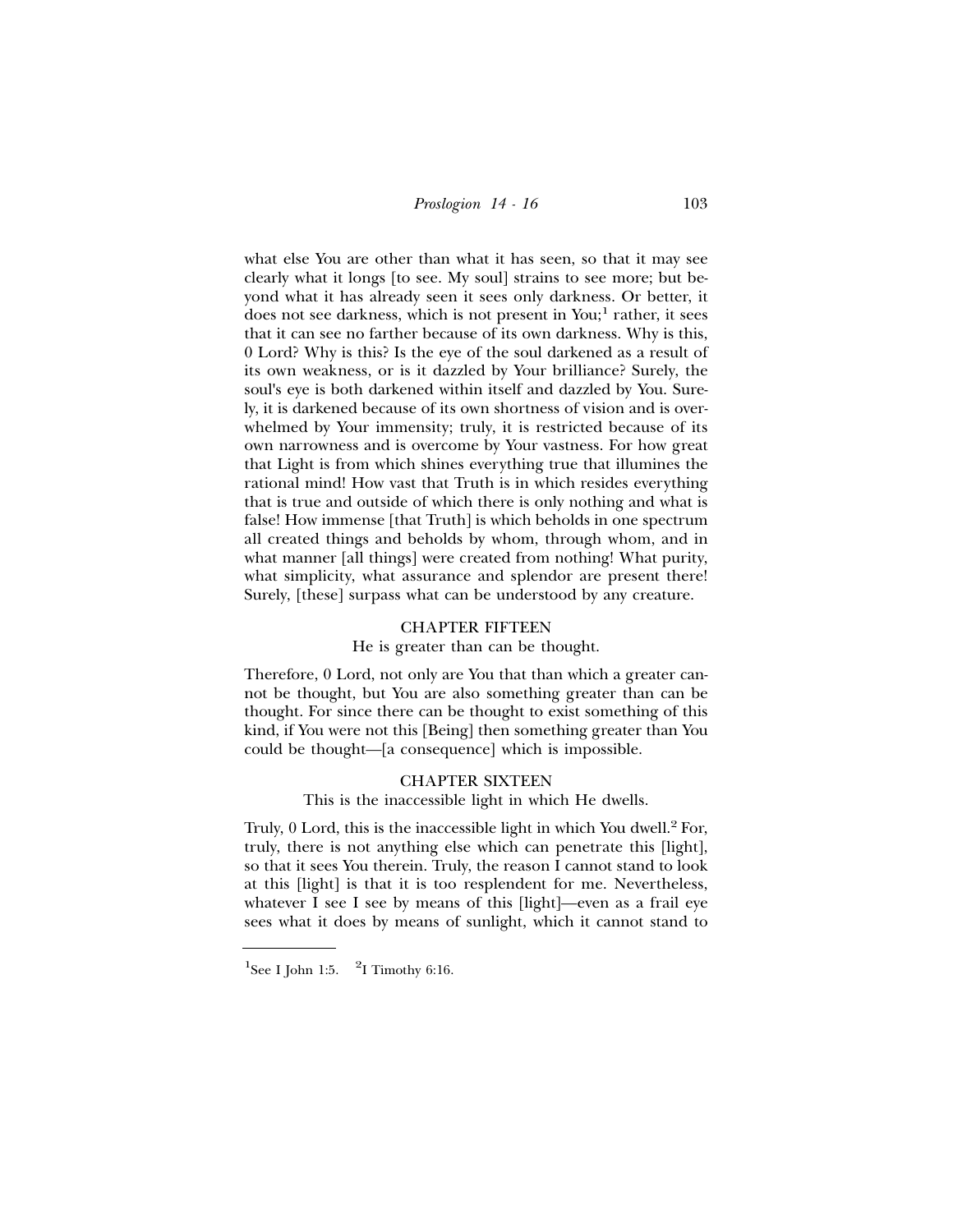look at in the sun itself. My understanding is not able to comprehend this light, which shines forth too brilliantly. [My understanding] does not grasp it; and the eye of my soul cannot bear to gaze at length upon it. [My soul's eye] is dazzled by its splendor, overcome by its vastness, overwhelmed by its immensity, confounded by its capacity. 0 supreme and inaccessible Light, 0 complete and blessed Truth, how distant You are from me, who am so near for You! How far removed You are from my sight, though I am so present to Yours! You are everywhere present as a whole; and yet, I do not see You. In You I move, and in You I exist;<sup>1</sup> and yet, I cannot approach You. You are within me and round about me; and yet, I do not experience You.

#### CHAPTER SEVENTEEN

Harmony, fragrance, succulence, softness, and beauty are present in God in their own ineffable manner.

Amidst Your blessedness and light, 0 Lord, You are still hidden from my soul. Therefore, my soul still dwells in darkness and in its own unhappiness. For it looks in all directions but does not see Your beauty. It listens but does not hear Your harmony. It fills its nostrils but does not smell Your fragrance. It tastes but does not savor Your succulence. It feels but does not detect Your softness. For in Your ineffable manner, 0 Lord God, You have these [features] within You; and You have bestowed them, in their own perceptible manner, upon the things created by You. But the senses of my soul have been stiffened and deadened and impaired by the oldtime infirmity of sin.

## CHAPTER EIGHTEEN

There are no parts in God or in the eternity which He is.

And, behold, once again confusion!<sup>2</sup> Behold, once again sorrow and grief beset me as I seek joy and gladness.<sup>3</sup> My soul hoped for fullness; and, lo, once again it is overwhelmed with need. I desired to eat; and, lo, the more I hunger! I tried to mount upward to the divine light, but I lapsed downward into my own darkness. Indeed, not only did I fall into darkness but I feel enshrouded by

<sup>&</sup>lt;sup>1</sup>Acts 17:28. <sup>2</sup>Jeremiah 14:19. <sup>3</sup>See Psalms 50:10 (51:8).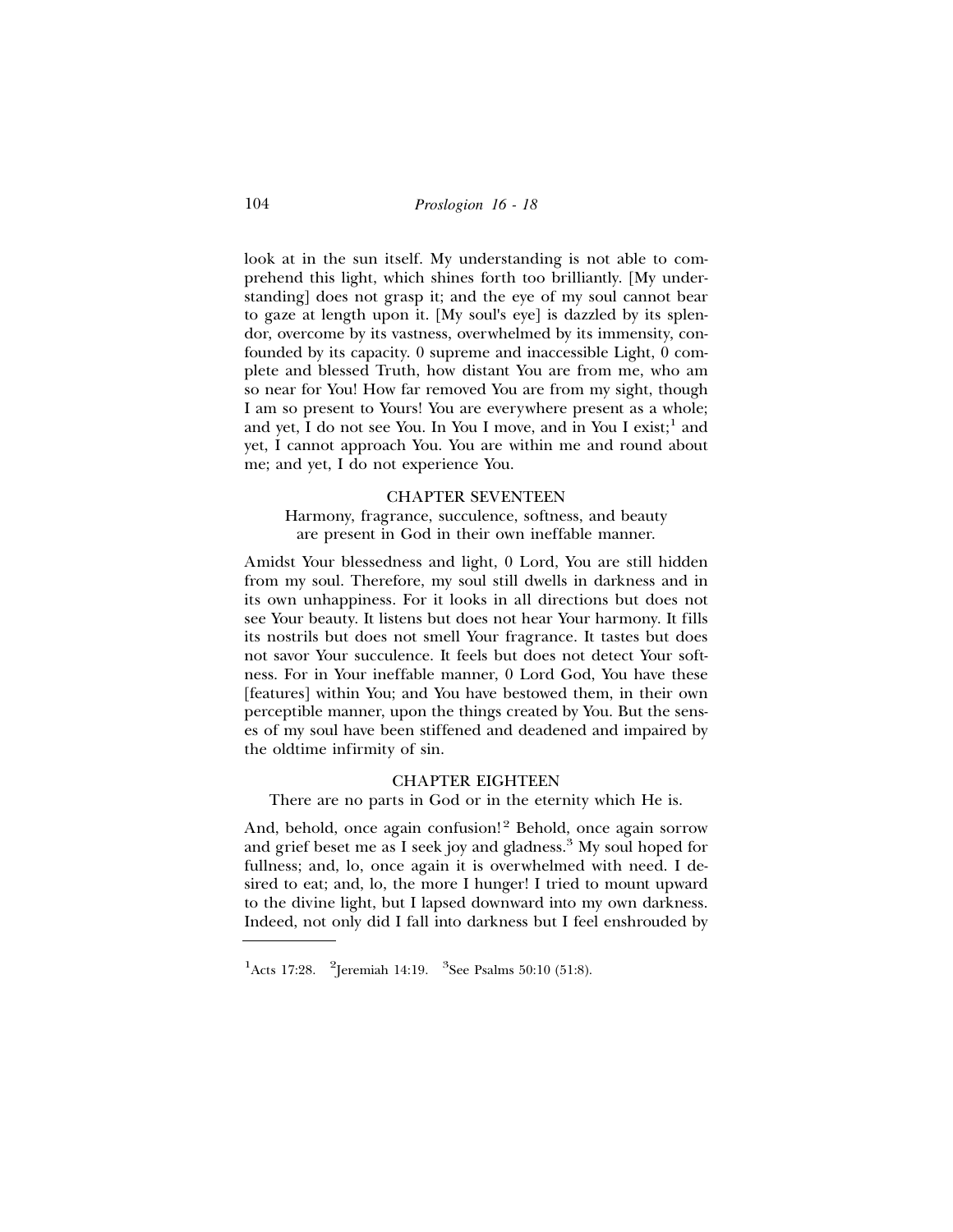*Proslogion 18* 105

it. I fell before my mother conceived me.<sup>1</sup> Surely, I was conceived in darkness and born surrounded by it. Surely, once long ago we all fell in him<sup>2</sup> in whom we all sinned. In him (who easily possessed but evilly lost for himself and for us) we all lost that which when we desire we do not know how to seek, when we seek we do not find, when we find is not what we are seeking. Help me, 0 Lord, because of Your goodness.<sup>3</sup> "I have sought Your countenance; Your countenance, 0 Lord, will I seek. Do not turn Your face from me."<sup>4</sup> Raise me out of myself and unto You. Cleanse, heal, focus, illumine<sup>5</sup> the eye of my mind so that it may behold You.<sup>6</sup> Let my soul muster its strength and with all its understanding strive once more unto You, 0 Lord. What are You, 0 Lord?

What are You? What shall my heart understand You to be? Surely, You are life, wisdom, truth, goodness, blessedness, eternity— You are every true good. These are many things; and my limited understanding cannot in a single view behold so many at one time in order to delight in all together. How is it, then, 0 Lord, that You are all these things? Are they Your parts, or, instead, is each one of them the whole of what You are? For whatever is composed of parts is not absolutely one but is in a way many and is different from itself and can be divided actually or conceivably (*intellectu*). But these [consequences] are foreign to You, than whom nothing better can be thought. Hence, there are no parts in You, 0 Lord. Nor are You more than one thing. Rather, You are something so one and the same with Yourself that in no respect are You dissimilar to Yourself. Indeed, You are Oneness itself, divisible in no respect (*nullo intellectu*). Therefore, life and wisdom and the other [characteristics] are not parts of You but are all one thing; and each one of them is the whole of what You are and the whole of what all the others are. Thus, since neither You nor the eternity which You are has any parts, nowhere and never is there a part of You or of Your eternity; rather, You exist everywhere as a whole, and Your eternity exists always as a whole.

# CHAPTER NINETEEN

He is not in place or in time; but all things are in Him.

<sup>&</sup>lt;sup>1</sup>Psalms 50:7 (51:5). <sup>2</sup>Romans 5:12. <sup>3</sup>See Psalms 24:7 (25:7). <sup>4</sup>Psalms 26:9 (27:9). <sup>5</sup>Psalms 12:4 (13:3). <sup>6</sup>Canticle of Canticles 6:12.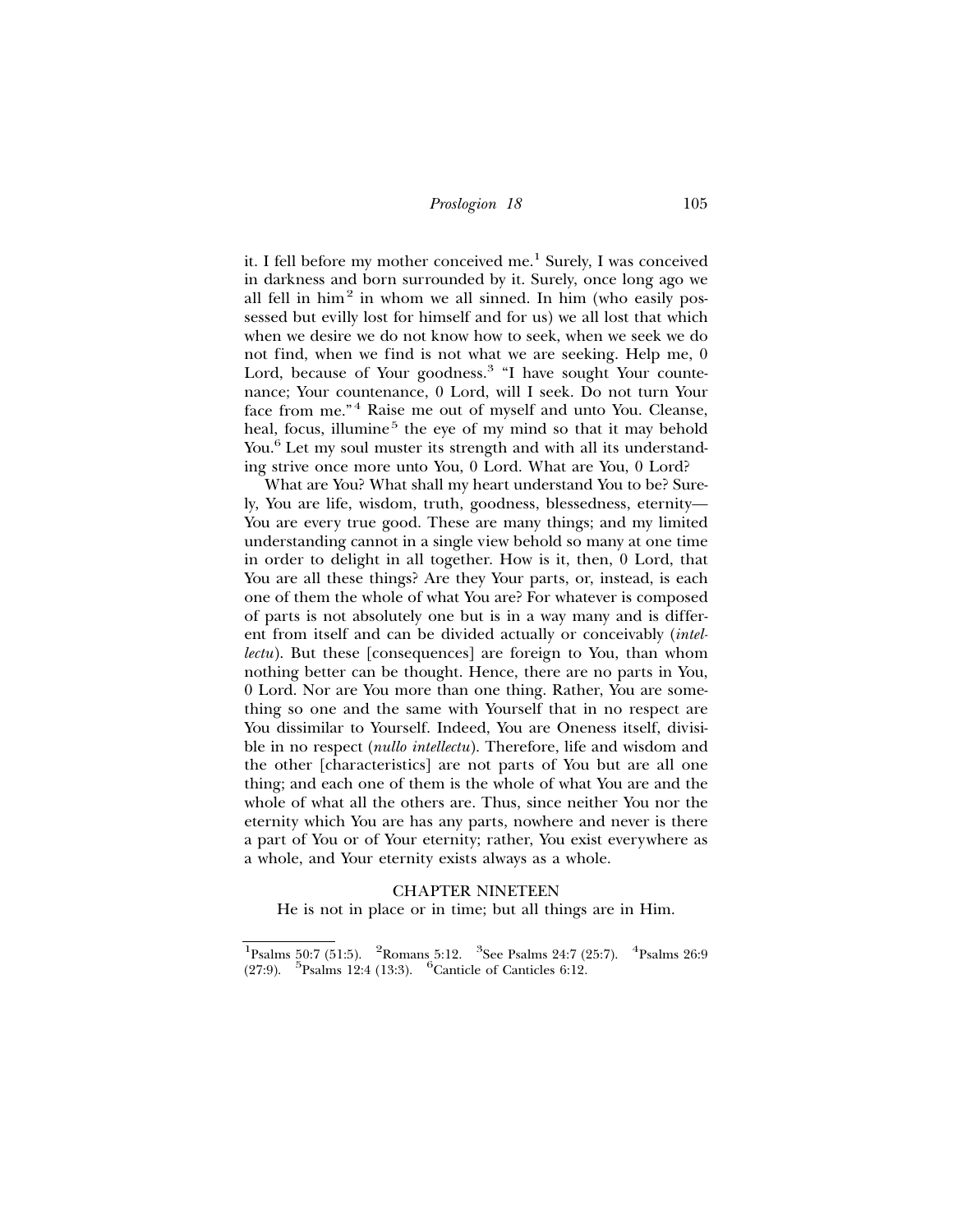But if through Your eternity You were, You are, and You will be, and if (1) being past is not being future and (2) being present is not being past or being future, how is it that Your eternity exists always as a whole? Or does none of Your eternity pass away, so that it no longer is? And is none of it going to be—as if it not yet were? Then, in no case *were* You yesterday or *will* You *be* tomorrow; instead, yesterday, today, and tomorrow You *are*. Or better, You do not exist yesterday or today or tomorrow, but You simply *are*—[existing] beyond all time. For yesterday, today, and tomorrow are nothing other than [distinctions] in time. Now, although without You nothing would exist, You are not in place or in time, but all things are in You. For You are not contained by anything, but, rather, You contain all [other] things.

#### CHAPTER TWENTY

#### He is before and beyond all things—even eternal things.

Therefore, You fill and encompass all things; You are before and beyond all things. Indeed, You are before all things because before they were made You already  $\text{are}$ .<sup>1</sup> But how is it that You are beyond all things? For how are You beyond those things which will have no end? Is it because they cannot at all exist without You, whereas You would not at all be less great even if they returned to nothing? For in this way You are beyond them in a certain respect. Is it also because they can be thought to have an end, whereas You [can] not at all [be thought to have an end]? For, indeed, they do in this respect have a kind of end, whereas You [do] not in any respect [have an end]. Now, surely what in no respect has an end is beyond that which in some respect has an end. Do You also surpass all things—even eternal things—in that both Your eternity and theirs is present to You as a whole, whereas they do not yet have that [part] of their eternity which is yet to come, even as they no longer have that [part] which is already past? Indeed, then, You are always beyond them because You are always [wholly] present to Yourself and because there is always present to You that [part of their eternity] to which they have not yet come.

<sup>1</sup> Psalms 89:2 (90:2).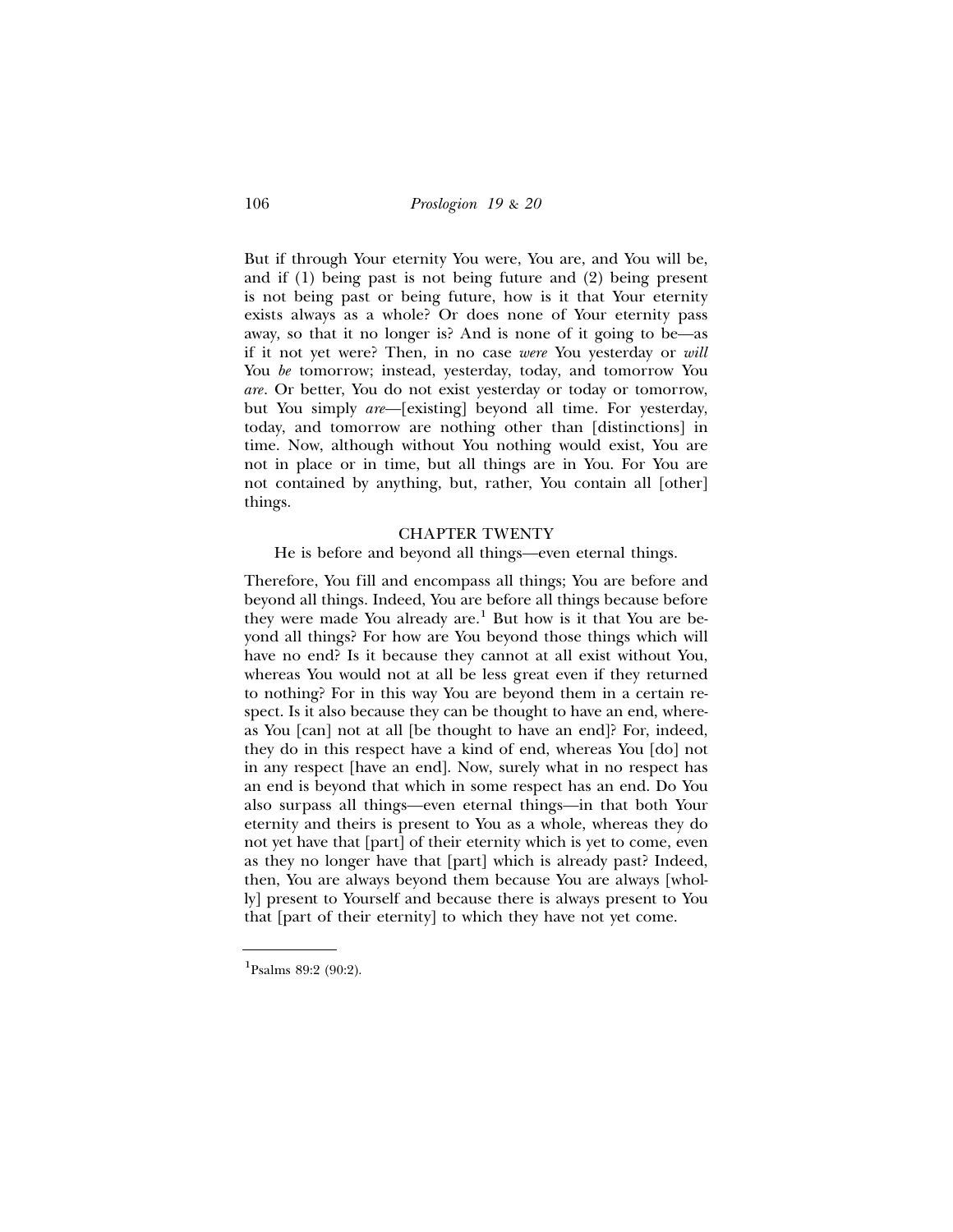#### CHAPTER TWENTY-ONE

## Whether this [eternity] is one aeon or more than one.

Is, then, this [eternity of Yours] one aeon or more than one? For just as the aeon of times contains all things temporal, so Your eternity contains even the aeons of times. Indeed, Your eternity is one aeon on account of its indivisible oneness, but it is more than one aeon on account of its endless immensity. Moreover, although You are so great, 0 Lord, that all things are filled with Your presence and exist in You, nevertheless You are so free from all spatial determination that in You there is neither center nor half nor any part.

# CHAPTER TWENTY-TWO

## He alone is what He is and who He is.

Therefore, 0 Lord, You alone are what You are, and You are who You are. For anything having parts distinct from its whole, and anything in which there is something mutable, is not altogether what it is. And what (1) began to exist from not-being, (2) can be thought not to exist, (3) returns to not-being unless it exists through something else, (4) has a past which it no longer is, and (5) has a future which it not yet is—this does not exist in the proper and unqualified sense [of "existing"] But You are what You are, because whatever You once or in any respect are, this You are always and as a whole.

And in a proper and unqualified sense You are who You  $\text{are}$ ,<sup>1</sup> because You have neither a past nor a future, but only a present, and because You cannot be thought ever not to exist. And You are life and light and wisdom and blessedness and eternity and many such good things. Nevertheless, You are only one supreme good, altogether sufficient unto Yourself, needing no one [else] but needed by all [other] things in order to exist and to fare well.

# CHAPTER TWENTY-THREE

The Father, the Son, and the Holy Spirit are equally this [supreme] good. It is the one necessary [Being], which is every good, complete good, and the only good.

You, God the Father, are this [supreme] good; and Your Word,

<sup>1</sup> Exodus 3:14.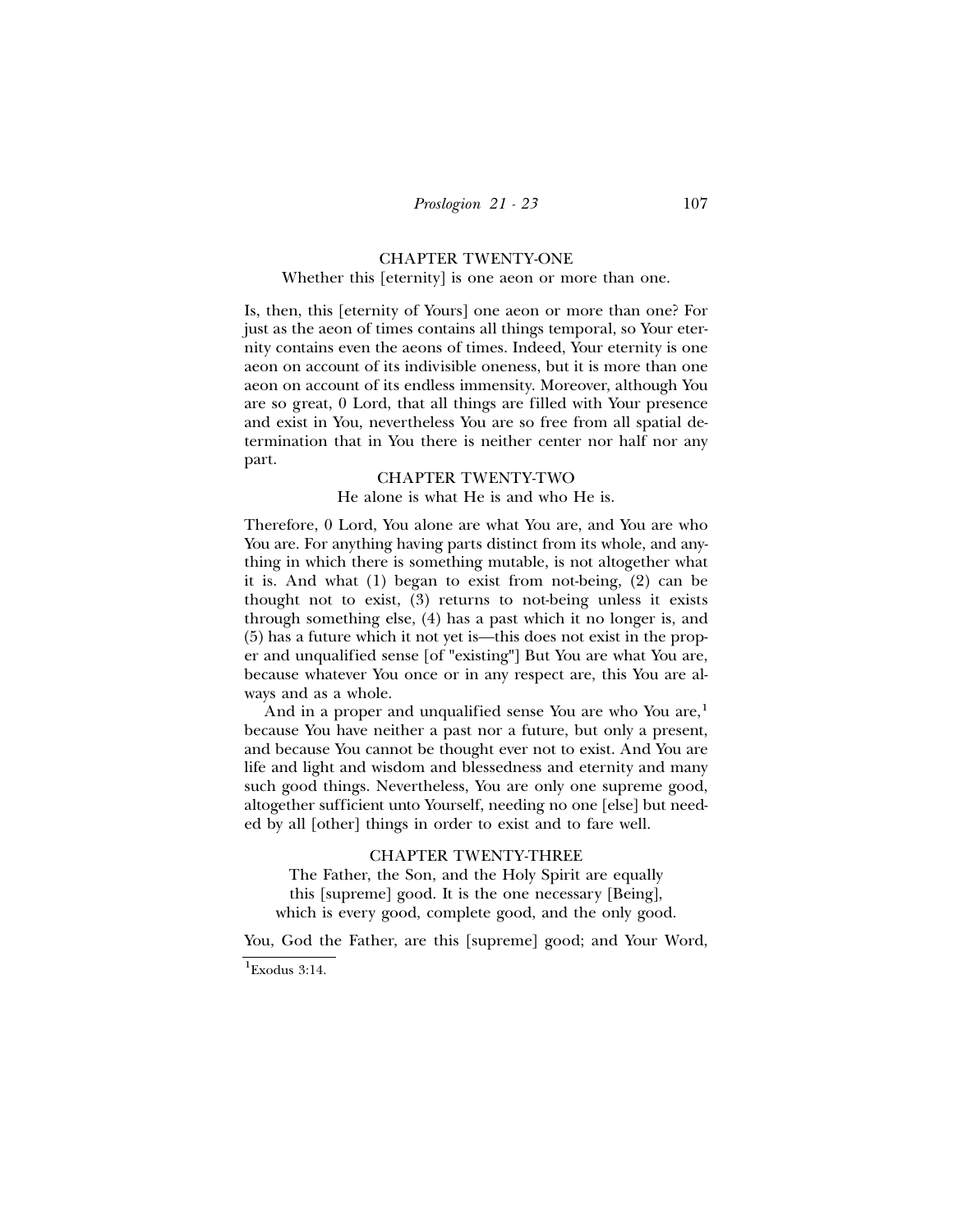108 *Proslogion 23* & *24*

i.e., Your Son, is this [supreme good]. For in the Word by which You speak of Yourself there cannot be anything other than what You are or anything greater or lesser than You. For Your Word is as true as You are truthful; and so, just as are You, it is Truth itself—not [a truth that is] other than You. You are so simple [in nature] that from You cannot be begotten anything other than what You are. The one Love common to You and to Your Son, viz., the Holy Spirit who proceeds from You both, is [also] this [same supreme good]. For this Love is not unequal to You or to Your Son; for You love Yourself and Your Son, and He loves Himself and You, in proportion to Your greatness and His. And what is not unequal to You and to Him is not something other than You and Him; nor can there proceed from Supreme Simplicity anything which is other than what the one from whom it proceeds is. But that which each of them (considered distinctly) is, this the Trinity—Father, Son, and Holy Spirit—is as a whole and all together. For each, considered distinctly, is nothing other than a supremely simple oneness and a supremely singular simplicity which cannot be made multiple and cannot be different things.

Now, one thing is necessary, viz., the one necessary [Being] in which there is every good—yea, which is every good, one good, complete good, and the only good.

## CHAPTER TWENTY-FOUR

A conjecture about what kind of good this is and about how great it is.

And now, my soul, arouse and elevate your whole understanding; ponder as best you can what kind of good this is and how great it is. For if the individual good things are enjoyable, reflect attentively upon how enjoyable is that Good which contains the joyfulness of all good things. [This is] not the kind [of joyfulness] that we have experienced in created things but rather is as different [therefrom] as the Creator is different from the creature. For if created life is good, how good is that Life which creates! If created security (*salus*) is enjoyable, how enjoyable is the Salvation (*salus*) which creates all security! If wisdom in regard to the knowledge of created things is lovable, how lovable is the Wisdom which

<sup>1</sup> Luke 10:42.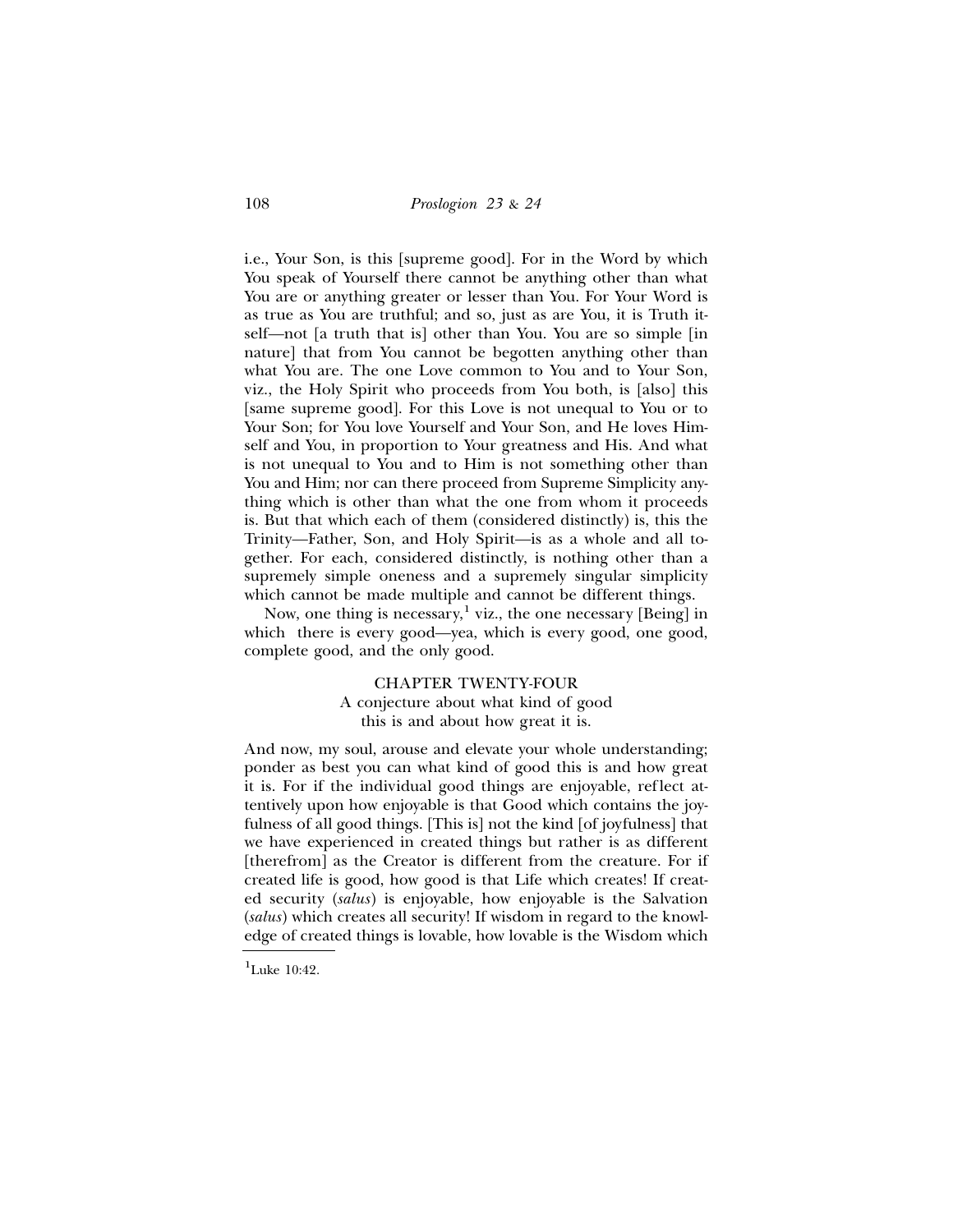created all things from nothing! In short, if there are many great joys in enjoyable things, how rich and how great is the joy [to be found] in Him who made these enjoyable things!

> CHAPTER TWENTY-FIVE The kinds and the quantity of goods for those who enjoy this [Good].

0 what he shall have who will enjoy this Good, and what he shall not have! Surely, he shall have whatever he shall want and shall not have what he shall not want. Indeed, he shall there possess the goods of the body and of the soul—[goods] of such kind as the eye has not seen nor the ear heard nor the human heart conceived.<sup>1</sup> 0 insignificant man, why then do you go from one good to another in quest of what is good for your soul and good for your body? Love the one Good in which are all goods, and it shall suffice [you]. Desire the simple Good which itself is every good, and it shall be enough [for you]. For what do you love, 0 my flesh? What do you desire, 0 my soul? It is there; all that both of you love is there, all that you desire. If *beauty* delights [you]: the just shall shine forth as the sun.2 If [you take delight in] the *swiftness*, *strength*, or *freedom of a body* which nothing can resist: [the just] shall be like the angels of God<sup>3</sup> because their bodies are sown as fleshly but will arise as spiritual<sup>4</sup>-[bodies spiritual], of course, in power not in nature. If a *long* and *sound life* [delights you]: a sound eternity and an eternal soundness is there, because the just shall live forever<sup>5</sup> and the salvation of the just comes from the Lord.<sup>6</sup> If [you delight in] *fullness*: [the just] shall be filled when the glory of God is manifested.7 If *intoxication*: they shall be intoxicated from the abundance of the house of God.8 If *melody*: there choirs of angels sing to God without end. If any *pleasure* whatsoever that is not impure: God shall grant to them to drink from the torrent of His pleasure.<sup>9</sup> If *wisdom*: the wisdom of God shall manifest itself unto them.<sup>10</sup> If *friendship*: they shall love God more than themselves and shall love one another as themselves;<sup>11</sup> and God [shall love] them more than they [love] themselves. For through Him

<sup>&</sup>lt;sup>1</sup> Corinthians 2:9. <sup>2</sup> Matthew 13:43 <sup>3</sup> Matthew 22:30. <sup>4</sup> I Corinthains 15:44. <sup>5</sup> Wisdom 5:16. <sup>6</sup> Psalms 36:39 (37:39). <sup>7</sup> Psalms 16:15 (17:15). <sup>8</sup> Psalms 35:9 (36:8). <sup>9</sup> Psalms 35:9 (36:8). 10See John 14:21. 11See Matthew 22:37-39.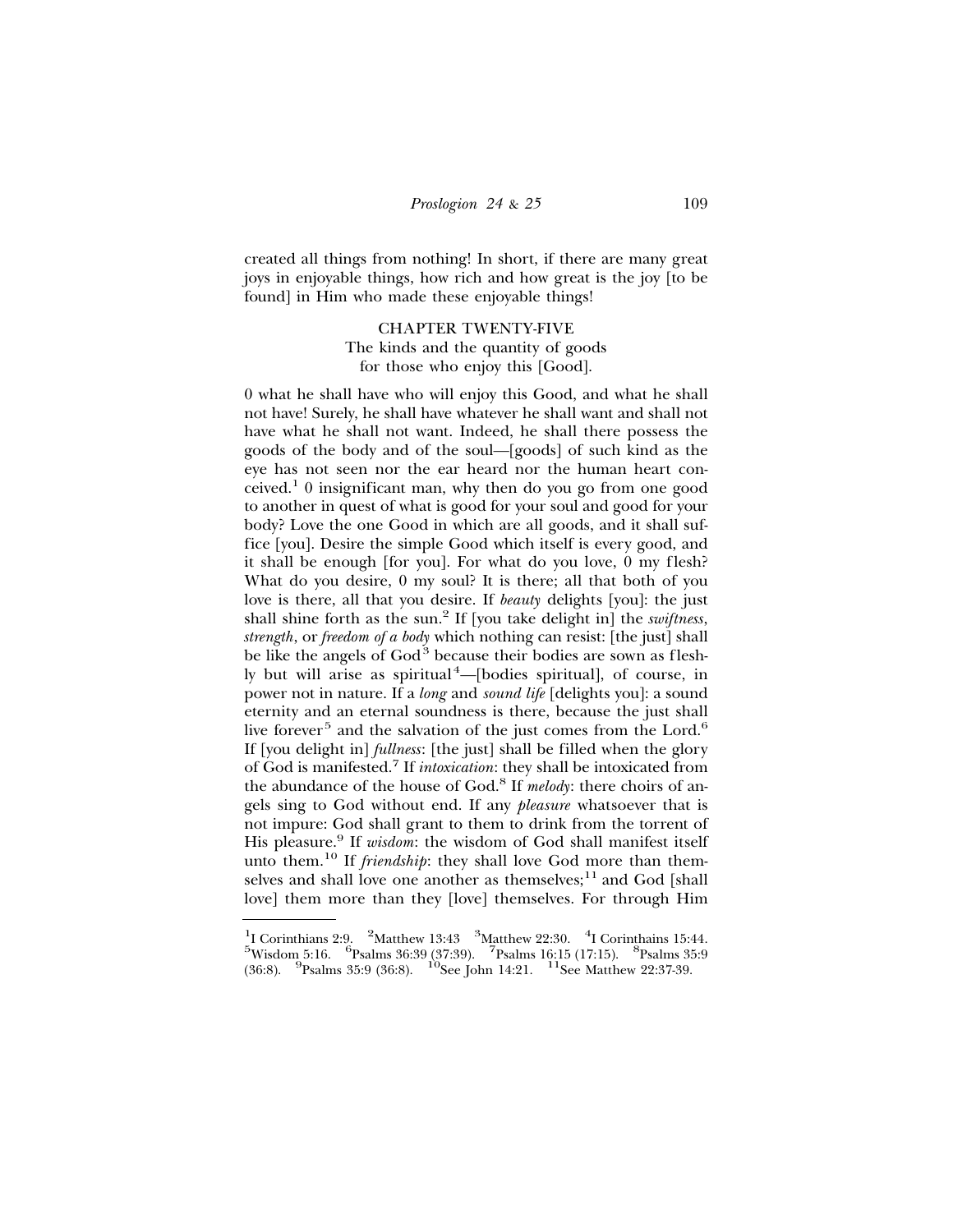they [shall love] Him and themselves and one another; but He [loves] Himself and them through Himself. If [you delight in] *unison*: they shall all have one will, because they shall have no will except the will of God. If *power*: they shall be all-powerful in will, even as God is all-powerful in will. For just as God is able to do through Himself that which He wills, so they shall be able to do through Him that which they shall will. For just as they shall will nothing other than what He [shall will], so He shall will whatever they shall will. And what He shall will cannot fail to occur. If *honor* and *riches* [delight you]: God shall set His good and faithful servants over many things; $<sup>1</sup>$  indeed, they shall be, as well as be called,</sup> sons of  $God<sup>2</sup>$  and gods.<sup>3</sup> And where His Son shall be, there they too shall be; indeed, [they are] heirs of God and joint-heirs with Christ.4 If true *security*: surely, they shall be certain that they shall never in any way lack these many goods—or, rather, this [one] Good—even as they shall be certain (1) that they shall not lose it of their own free wills, (2) that God, who loves them, shall not rend it away from them against their wills while they are loving Him, and (3) that nothing more powerful than God shall separate them from God against their wills.<sup>5</sup>

But where a good of such quality and of such magnitude is present, how rich and how intense is the [corresponding] joy! 0 human heart, heart beset with need, heart versed in tribulations yea, overwhelmed with tribulations—how much you would rejoice were you to abound in all these [goods]! Ask your inmost self whether it can contain its own joy over its own so great happiness. Now, surely, if someone else whom you loved in every respect as you do yourself were also to have the same [kind of] happiness, then your own joy would be doubled; for you would rejoice for him no less than for yourself. And if two or three or many more [persons] were to have the same [kind of joy], you would rejoice for each of them as much as for yourself—assuming that you loved each as you do yourself Therefore, in the case of that perfect love on the part of countless blessed angels and men, where no one [of them] will love the other less than himself, each [of them] will rejoice for each of the others no differently than for himself. If, then, the heart of man shall scarcely [be able to] contain its own <sup>1</sup>See Matthew 25:21 & 23. <sup>2</sup>Matthew 5:9. <sup>3</sup>See John 10:34. <sup>4</sup>Romans 8:17.

Romans 8:38-39.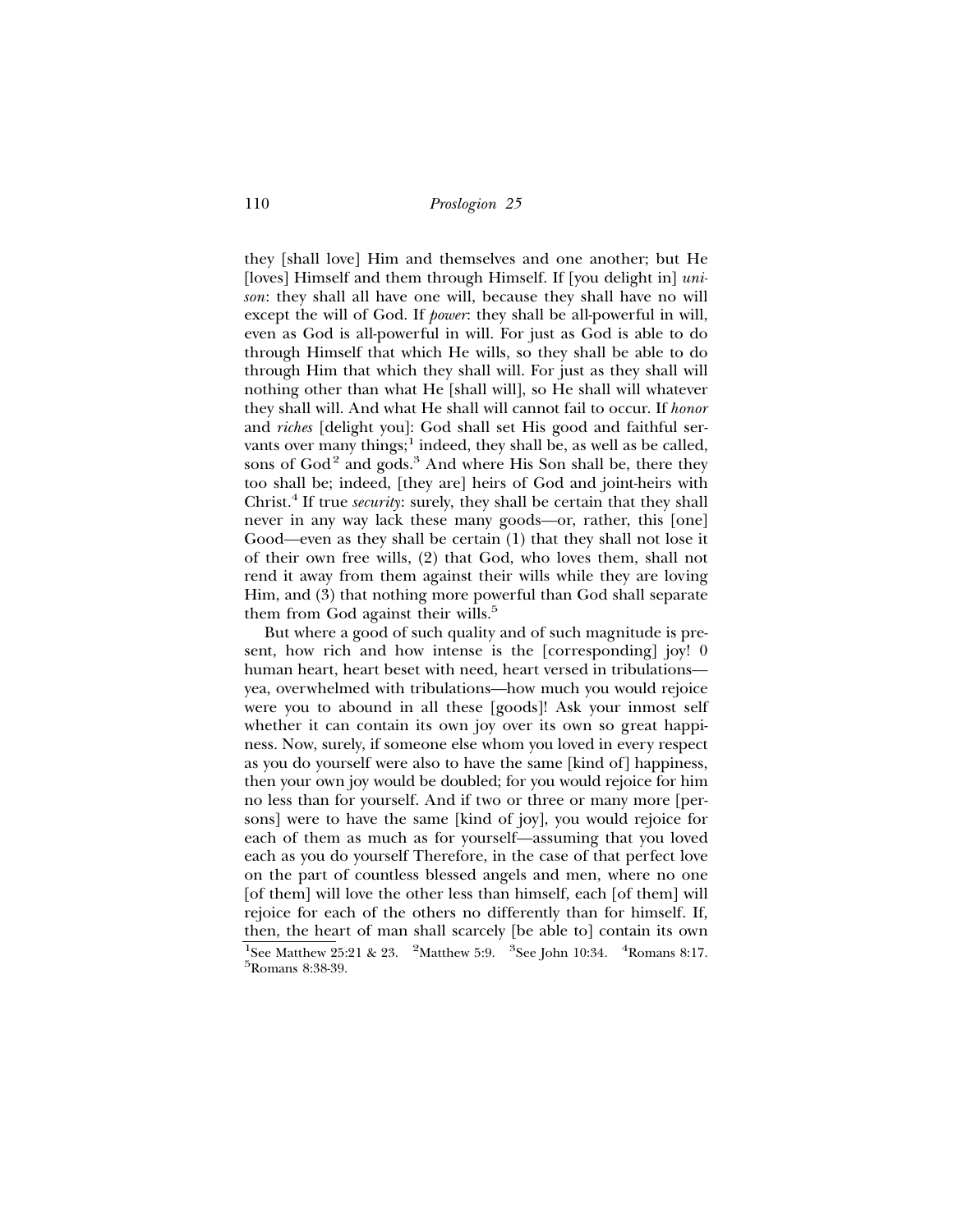joy over its own so great good, how shall it be able to contain so many [other] very great joys?

Surely, each person rejoices in another's good [fortune] to the extent that he loves this other. Therefore, in that perfect happiness, just as each [person] will love God incomparably more than himself and all those who are with himself, so [each] will rejoice inestimably more over the blessedness of God than over either his own blessedness or that of all the others who are with himself. But if [each of the just] shall love God—with all his heart, all his mind, and all his soul, $<sup>1</sup>$  but in such way that his whole heart, whole mind,</sup> and whole soul will not suffice [to fill up the measure of God's] worthiness to be loved—surely, with all his heart, all his mind, and all his soul [each] shall so rejoice that his whole heart, whole mind, and whole soul will not be able to contain the fullness of [that] joy.

# CHAPTER TWENTY-SIX

#### Whether this is the full joy which the Lord promises.

My Lord and my God, my hope and my heart's joy, tell my soul whether this is the joy about which You speak to us through Your Son, [who said]: ask and you shall receive, so that your joy may be full.<sup>2</sup> For I have found an abundant joy—even a superabundant joy. Indeed, when the heart, the mind, the soul—when the whole man—is filled with that joy, there will still remain joy without limit. Therefore, the whole of that joy will not enter into those who are rejoicing; instead, all those who are rejoicing will enter into Your joy. Speak, 0 Lord, and tell Your servant in his heart whether this is the joy into which Your servants will enter when they will enter into the joy of their Lord.<sup>3</sup> Now, surely, no eye has seen, no ear has heard—nor has there entered into the heart of man—that joy with which Your elect ones will rejoice.<sup>4</sup> Therefore, I have not yet said or thought, 0 Lord, how much Your blessed ones will rejoice. Surely, they will rejoice in the degree that they will love. And they will love in the degree that they will know. How much will they know You in that day, 0 Lord? How much will they love You? Surely, in this life no eye has seen, no ear has heard, nor has there entered into the heart of man how much they will know and love You

<sup>&</sup>lt;sup>1</sup>Matthew 22:37. <sup>2</sup>John 16:24. <sup>3</sup>Matthew 25:21. <sup>4</sup>I Corinthians 2:9.